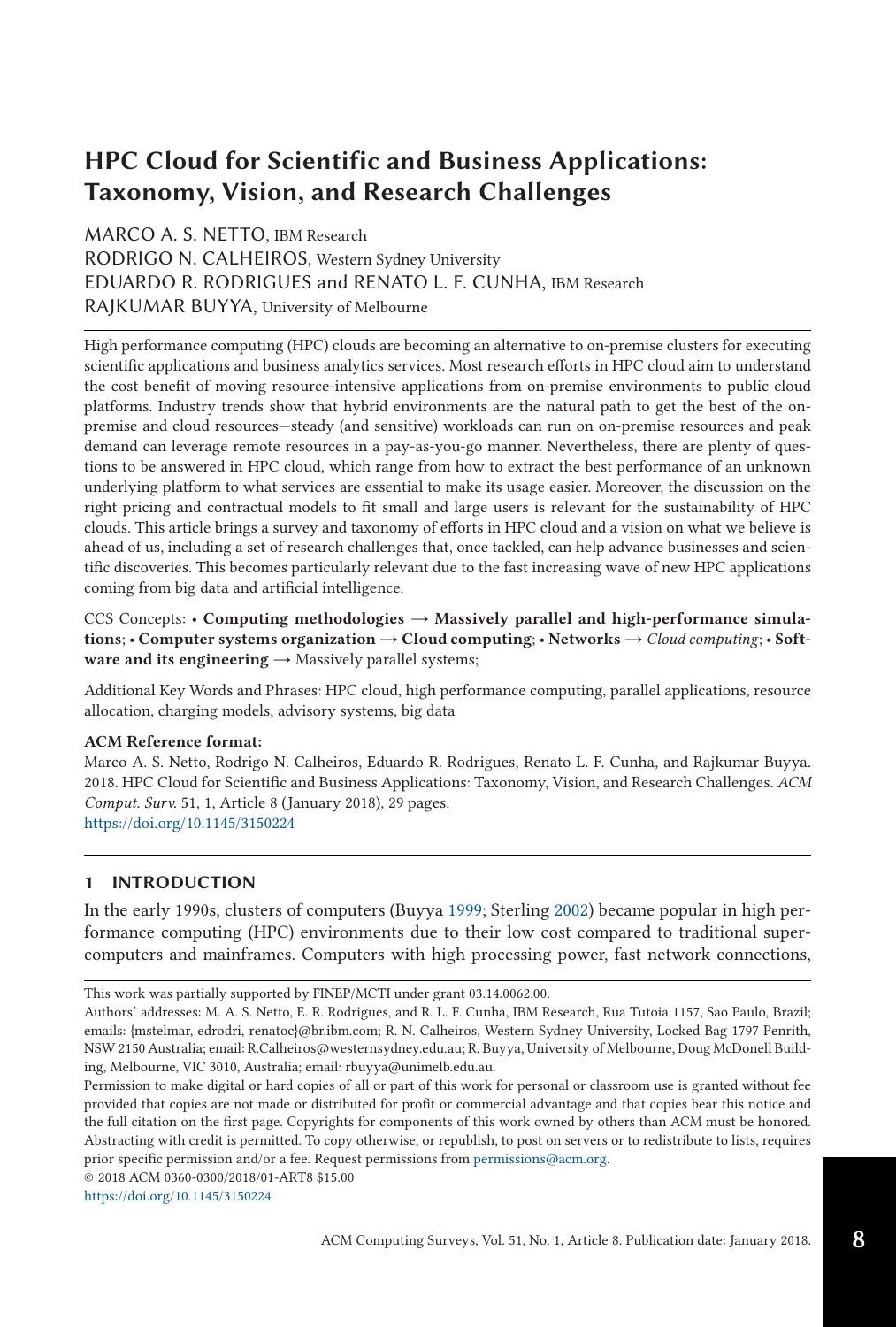and Linux were fundamental for this shift to occur. To this day, these clusters can handle complex computational problems in industries such as aerospace, life sciences, finance, and energy. They are managed by *batch schedulers* (Feitelson et al. [1997\)](#page-24-0) that receive user requests to run jobs, which are queued whenever resources are under heavy use. Considering that service-level agreements (SLAs) are usually not in place in these environments, users have no visibility or concerns on costs of running jobs. However, large clusters do incur expenses and, when not properly managed, can generate resource wastage and poor quality of service.

Motivated by the different utilization levels of clusters around the globe and by the need to run even larger parallel programs, in the early 2000s, grid computing became relevant for the HPC community. Grids offer users access to powerful resources managed by autonomous administrative domains (Foster and Kesselman [2003;](#page-25-0) Foster et al. [2001\)](#page-25-0). The notion of monetary costs for running applications was soft, favoring a more collaborative model of resource sharing. Therefore, quality of service was not strict in Grids, having users relying on best-effort policies to run applications.

In the late 2000s, cloud computing (Armbrust et al. [2010;](#page-23-0) Mell and Grance [2011;](#page-26-0) Buyya et al. [2009\)](#page-24-0) was quickly increasing its maturity level and popularity, and studies started to emerge on the viability of executing HPC applications on remote cloud resources. These applications, which consume more resources than traditional cloud applications and usually are executed in batches rather than 24x7 services range from parallel applications written in Message Passing Interface (MPI) (Gropp et al. [1996,](#page-25-0) [1999\)](#page-25-0) to the newest big data (Reed and Dongarra [2015;](#page-27-0) Assunção et al. [2015;](#page-23-0) Bahrami and Singhal [2015;](#page-23-0) Dean and Ghemawat [2008\)](#page-24-0) and artificial intelligence applications—the latter mostly relying on deep learning (Coates et al. [2013;](#page-24-0) Krizhevsky et al. [2012\)](#page-26-0). Cloud then came up as an evolution of a series of technologies, mainly on virtualization and computer networks, which facilitated both workload management and interaction with remote resources, respectively. Apart from software and hardware, cloud offers a business model where users pay for resources on demand. Compared to traditional HPC environments, in cloud computing users can quickly adjust their resource pools, via a mechanism known as *elasticity*, due to the size of the platforms managed by large cloud providers.

*HPC cloud* refers to the use of cloud resources to run HPC applications. Parashar et al. [\(2013\)](#page-27-0) break down the usage of cloud computing for HPC into three categories: (i) "HPC in the cloud," which focuses on moving HPC applications to cloud environments; (ii) "HPC plus cloud," in which users use the cloud to complement their HPC resources (a scenario known as cloud bursting to handle peak demands (de Assuncao et al. [2009\)](#page-24-0)); and (iii) HPC as a service (HPCaaS), which exposes HPC resources via cloud services. These categories are related to how resources are allocated and abstractions to simplify the use of the cloud.

HPC cloud still has various open issues. To exemplify, the abstraction of the underlying cloud infrastructure limits the tuning of HPC applications. Moreover, most cloud networks are not fast enough for large-scale tightly coupled applications—those with high interprocessor communication. The business model of HPC cloud is also an open field. Cloud providers stack several workloads on the same physical resources to explore economies of scale—an approach not always appropriate for HPC applications. In addition, although small companies benefit from fast access to resources from public clouds with no advance notice, this is usually not true for large users. The market forces that operate at large scales of cloud computing are the same as for other products and services. If one wants large amounts of resources, other methods of delivery are more suitable, such as private clouds, customized long-term contracts (e.g., strategic outsourcing), or even multiparty contracts.

Although several advances happened in past years in the cloud space, there is still a lot to be done in HPC cloud. Studies have shown some challenges on HPC cloud (Vecchiola et al. [2009;](#page-27-0) Gentzsch and Yenier [2013,](#page-25-0) [2014;](#page-25-0) U.S. Department of Energy Office of Science [2011;](#page-27-0) Mauch et al.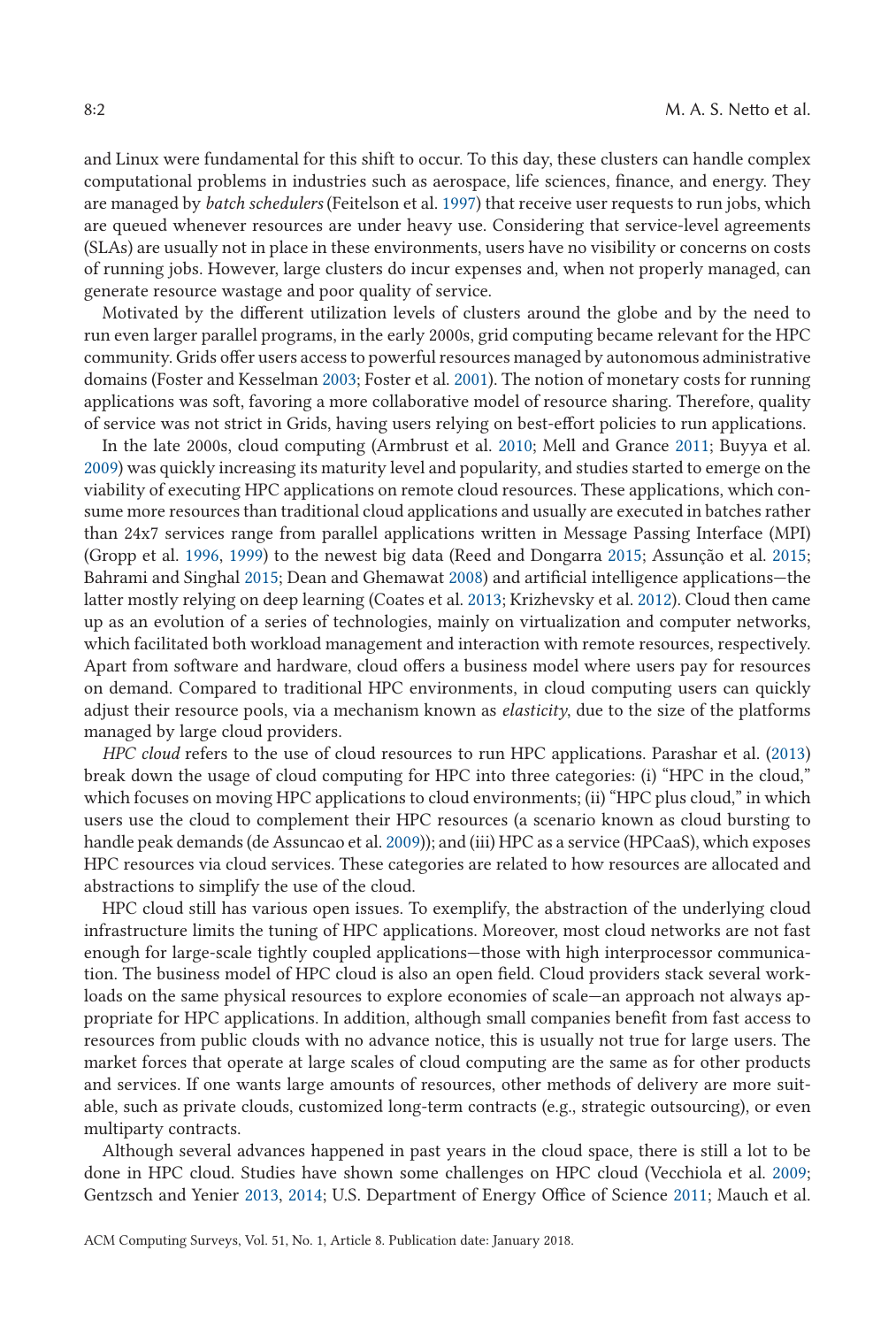<span id="page-2-0"></span>

Fig. 1. Classification of HPC cloud main research efforts.

[2013;](#page-26-0) Richter [2016;](#page-27-0) Yang et al. [2014;](#page-28-0) Gantikow et al. [2015;](#page-25-0) Sterling and Stark [2009;](#page-27-0) Galante et al. [2016\)](#page-25-0); however, they do not present a comprehensive view of findings and challenges in the area. Therefore, this article aims at helping users, research institutions, universities, and companies understand solutions in HPC cloud. These are organized via a taxonomy that considers the viability of HPC cloud, existing optimizations, and efforts to make this platform easier to be consumed. Moreover, we provide a vision with directions for the research community to tackle open challenges in this area.

# **2 TAXONOMY AND SURVEY**

The main difficulties in using cloud computing to execute HPC applications come from their properties in comparison to those from traditional cloud services such as standard enterprise and Web applications (Varghese and Buyya [2017\)](#page-27-0). High Performance Computing (HPC) applications tend to require more computing power than cloud services. Such computing requirements come not only from CPUs but also from the amount of memory and network speeds to support their proper execution. In addition, such applications have a particular execution mechanism compared to cloud services that run 24x7. HPC applications tend to be executed in batches. Users run a set of jobs, which are instances of the application with different inputs, and wait until results are generated to decide whether new jobs need to be executed. Therefore, moving HPC applications to cloud platforms requires not only special care on resource allocation and optimizations in the infrastructure but also care on how users interact with this new environment. Therefore, proper understanding of all of these aspects is necessary to bring HPC users to cloud platforms.

Research in the area of HPC cloud can be classified in three broad categories, as depicted in Figure 1: (i) viability studies on the use of the cloud over on-premise clusters to execute HPC applications; (ii) performance optimization of cloud resources to execute HPC applications; and (iii) services to simplify the use of HPC cloud, in particular for non–IT-specialized users.

For research in the first category, analyses were carried out by executing HPC benchmarks (mostly NAS parallel benchmark (NPB) (Bailey et al. [1991\)](#page-23-0)—and Intel MPI benchmarks (IMB) (Intel [2017\)](#page-25-0)), microbenchmarks (Barbosa et al. [2009\)](#page-23-0), and HPC user applications—all focusing on CPU, memory, storage, and disk performance. A few studies utilized other types of applications, such as scientific workflows (Kwok and Ahmad [1999\)](#page-26-0) and parameter sweep applications (Casanova et al. [2000\)](#page-24-0). For cluster infrastructure comparisons, some studies utilized clusters interconnected via high bandwidth/low latency networks including the well-known Myrinet (Boden et al. [1995\)](#page-23-0) and InfiniBand (Ruivo et al. [2014;](#page-27-0) Vienne et al. [2012\)](#page-27-0), whereas other studies investigated the performance of clusters interconnected via commodity Ethernet networks, with and without system virtualization.

Still in the first category, on the cloud side, most of the studies utilized Amazon Web Services (AWS) (Amazon [2017a\)](#page-23-0). This happened because AWS provided credits for researchers to utilize the cloud infrastructure and Amazon was the first player in the market that simplified the use of cloud resources for individuals and small organizations. More recent works compare different public cloud providers—an analysis that would not have been possible in the early days of cloud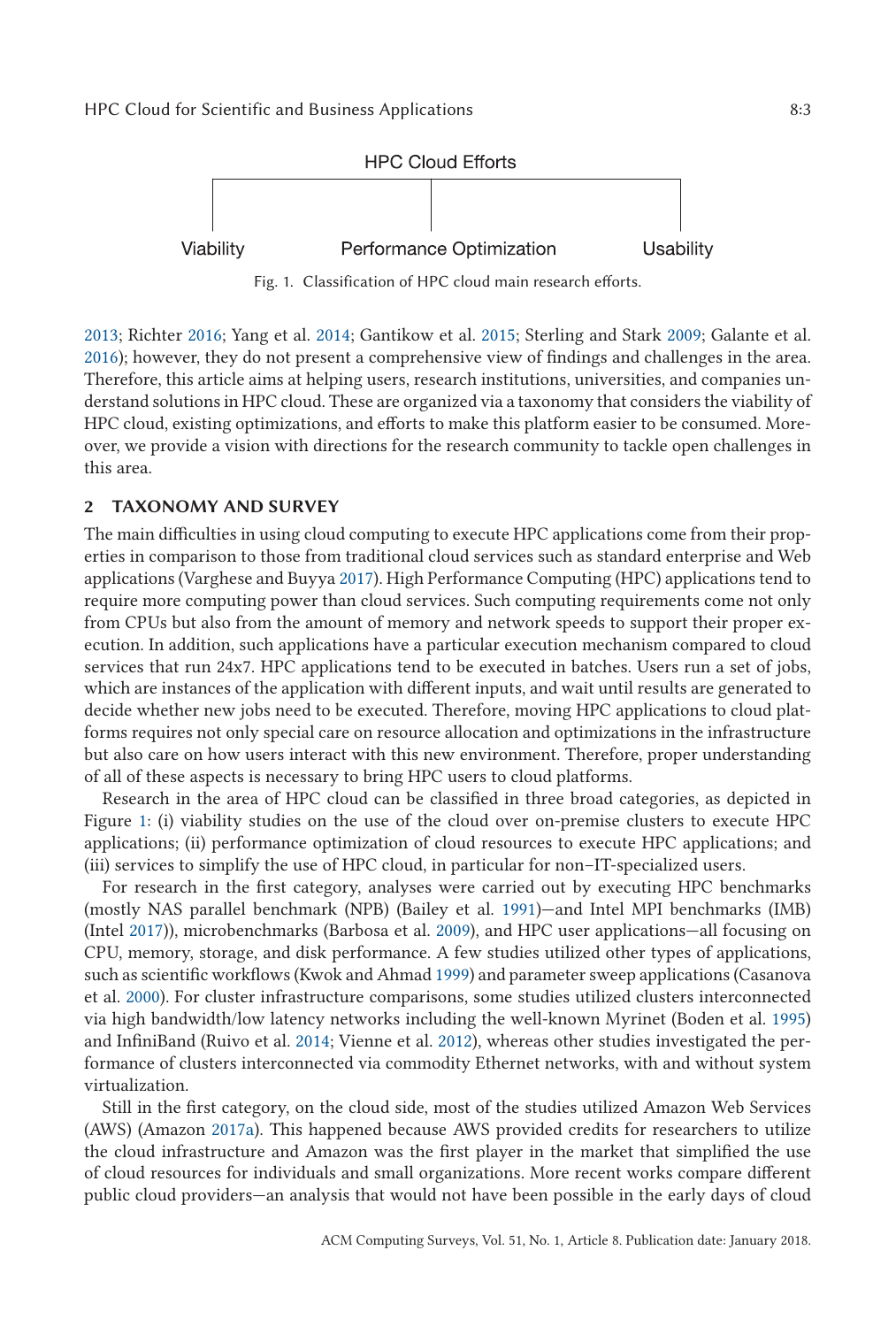computing. Another effect of advances in the cloud technology over time in HPC research is the availability of HPC-optimized cloud resources (Amazon [2017b\)](#page-23-0). The first generation of such machines were made available by AWS in 2010, and thus earlier research did not investigate their performance. In this category, the *Magellan Report* (U.S. Department of Energy Office of Science [2011\)](#page-27-0) is the most comprehensive document in terms of range of architectures (i.e., number of different HPC clusters, virtualized clusters, and cloud providers), number of workloads (benchmarks and applications), and metrics. In fact, the report is a compilation of several studies sponsored by the U.S. Department of Energy (DOE) Office of Advanced Scientific Computing Research (ASCR) to study the viability of clouds to serve the department's computing needs, which were at the time met mostly by on-premise HPC clusters. In addition, most of the viability studies are focused on public clouds because most large-scale workloads from industry are not published in academic papers.

The second category (i.e., on optimizing the performance of HPC clouds), targeted either the infrastructure level or the resource management level. In the former, networking has been the main target, as it was established that networking accounted for most of the inefficiencies of executing HPC workloads in cloud. In the latter, scheduling policies that are aware of application and platform characteristics were proposed. In the optimization of resource allocation for HPC cloud, we observe a series of efforts on platform selectors due to hybrid cloud and multiple cloud choices, and studies aligned with specific features in cloud environments such as spot instances and elasticity. All of these optimizations benefit from resource usage and performance predictions.

Efforts in the third category focused on abstracting away the infrastructure from HPC users. One of the goals is to create HPCaaS platforms where HPC applications are executed in the cloud without requiring users to have any understanding of the underlying cloud infrastructure. Users just submit the application, relevant parameters, and quality-of-service (QoS) expectations, such as deadline, via a Web portal, and a middleware takes care of resource provisioning and application scheduling, deployment, and execution. This category of studies is relevant to increase the adoption of HPC, especially for new users with no expertise in system administration and configuration of complex computing environments. This category also highlights efforts on moving legacy applications to software-as-a-service (SaaS) deployments. This changes the user workflow from submitting jobs that wait in cluster scheduler queues to a cloud environment where resources are provisioned on demand according to user needs.

In the following sections, we detail the work in each category, having a large body of the work on HPC cloud viability. After the survey, we introduce our vision on the main missing components to enhance the capabilities of HPC cloud environments and their respective research challenges and opportunities.

#### **2.1 Viability: Performance and Cost Concerns**

There are four main aspects that were considered in viability studies, as depicted in Figure [2:](#page-4-0) (i) metrics used to evaluate how viable it is to use HPC cloud; (ii) resources used in the experiments; (iii) computational infrastructure; and (iv) software, which comprised well-known HPC benchmarks and user applications.

Gupta et al. [\(2013a\)](#page-25-0) ran experiments using benchmarks and applications on various computing environments, including supercomputers and clouds, to answer the following question "Why and who should choose the cloud for HPC, for what applications, and how should the cloud be used for HPC?" They also considered thin virtual machines  $(VMs)$ ,<sup>1</sup> OS-level containers (Soltesz et al. [2007;](#page-27-0) Felter et al. [2015\)](#page-24-0), and hypervisor- and application-level CPU affinity (Love [2003\)](#page-26-0). They

<sup>&</sup>lt;sup>1</sup>VMs written specifically to run on top of hypervisors with the objective of reducing overhead.

ACM Computing Surveys, Vol. 51, No. 1, Article 8. Publication date: January 2018.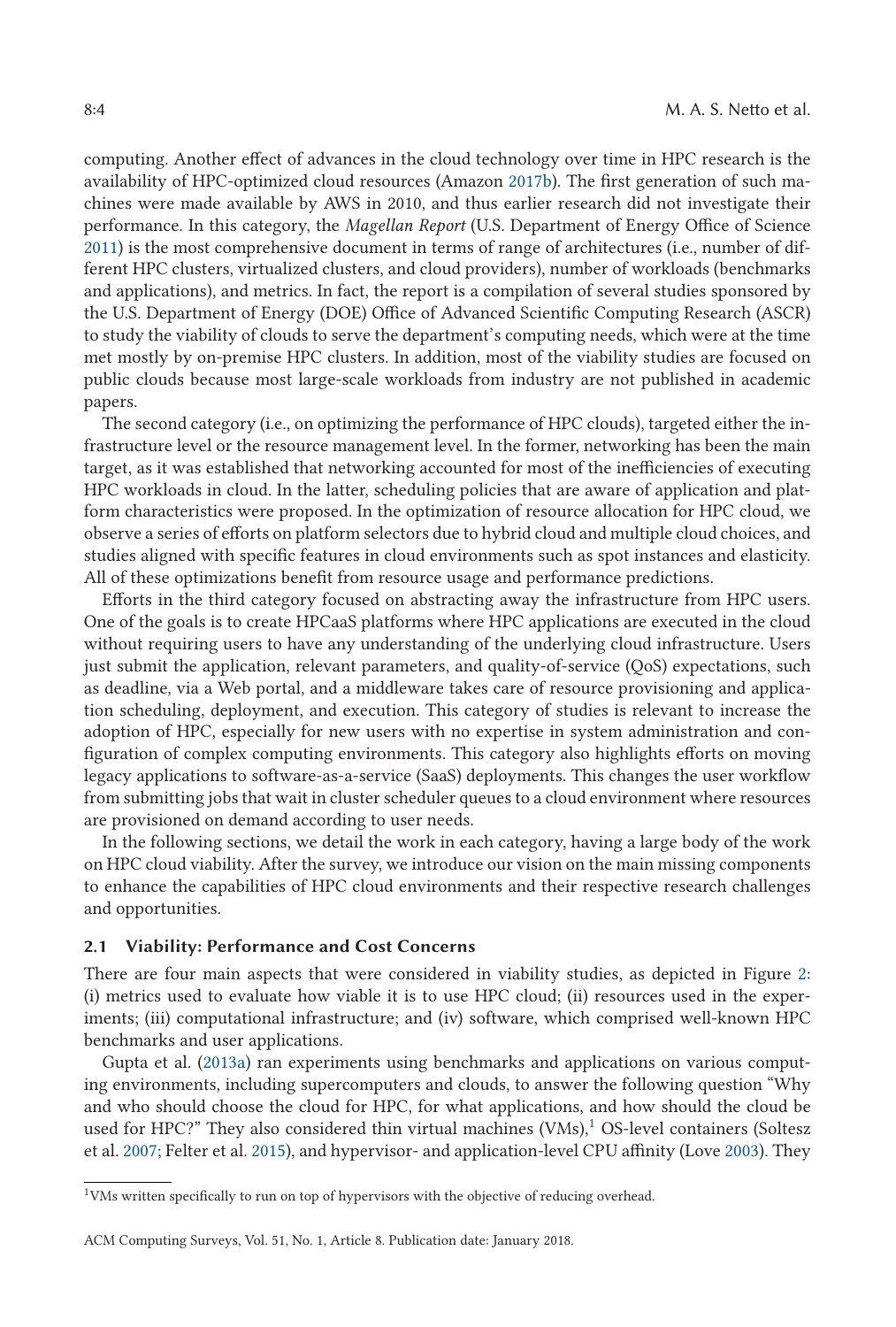<span id="page-4-0"></span>

Fig. 2. Classification of HPC cloud viability studies.

concluded that public clouds are cost effective for small-scale applications but can complement supercomputers (i.e., HPC plus cloud (Parashar et al. [2013\)](#page-27-0)) using cloud bursting and applicationaware mapping. They also mentioned that network latency is a key limitation for scalability of applications in the cloud. For the experiments, based on their analyses, they found out that a cost ratio between two times and three times is a proper approximation to capture the differences between both cluster and cloud environments. This cost ratio reflects the shift from CAPEX to OPEX. The in-house HPC environment cost includes hardware acquisition, facility, power, cooling, and maintenance (Eubank [2003\)](#page-24-0), which are not directly managed by the user in the cloud environment. However, IT support may still be present in the cloud, as most HPC applications are user specific. For further details, Kashef and Altmann [\(2011\)](#page-26-0) present a cost model for hybrid clouds itemizing all elements that go into the in-house and cloud environments.

Gupta and Milojicic et al. [\(2011\)](#page-25-0) highlighted that the cloud computing can be suitable for only a subset of HPC applications; and for the same application, the choice of the environment may depend on the number of processors used. Gupta et al. [\(2012\)](#page-25-0) also remarked that obtaining application signatures (or characterization) is a challenging problem, but with substantial benefits in terms of cost savings and performance. They evaluated the performance of HPC benchmarks across clusters, grids, and a private cloud. The analysis confirmed that HPC applications can have performance degradation in the cloud if they are communication intensive, but they can achieve a good performance otherwise. Furthermore, if the cost of running an HPC infrastructure is taken into consideration, the cost-performance ratio can be in favor of the cloud for HPC applications that do not demand high-performance networks.

The study from Gupta et al. [\(2014\)](#page-25-0) was further expanded for more platforms—including public cloud providers and public HPC-optimized clouds—and more applications. They identified different classes of applications, considering cloud scalability, driven by different communication patterns and the ratio between the number of messages and message sizes. The cause for the differences in scalability has been identified as network virtualization, multitenancy, and hardware heterogeneity. Based on these findings, the authors identified two general strategies for countering performance limitations of clouds called *cloud-aware HPC* and *HPC-aware clouds*. The first is about decomposing work units, setting up optimal problem size, and tuning network parameters to improve computation/communication ratio; the second is about using lightweight virtualization, setting up CPU affinity, and handling network aggregation to reduce the overhead of the underlying virtualization platform. Their study also identified that the more CPU cores an application requires, the more likely an HPC platform offers the best value for the money, although startups and small- and medium-size companies, which are usually sensitive to CAPEX, might still be better off using clouds rather than clusters.

Napper and Bientinesi [\(2009\)](#page-26-0) used High-Performance LINPACK (Dongarra et al. [2003\)](#page-24-0) to evaluate whether the cloud could potentially be included in the TOP500 list (TOP500 [2017\)](#page-27-0)—the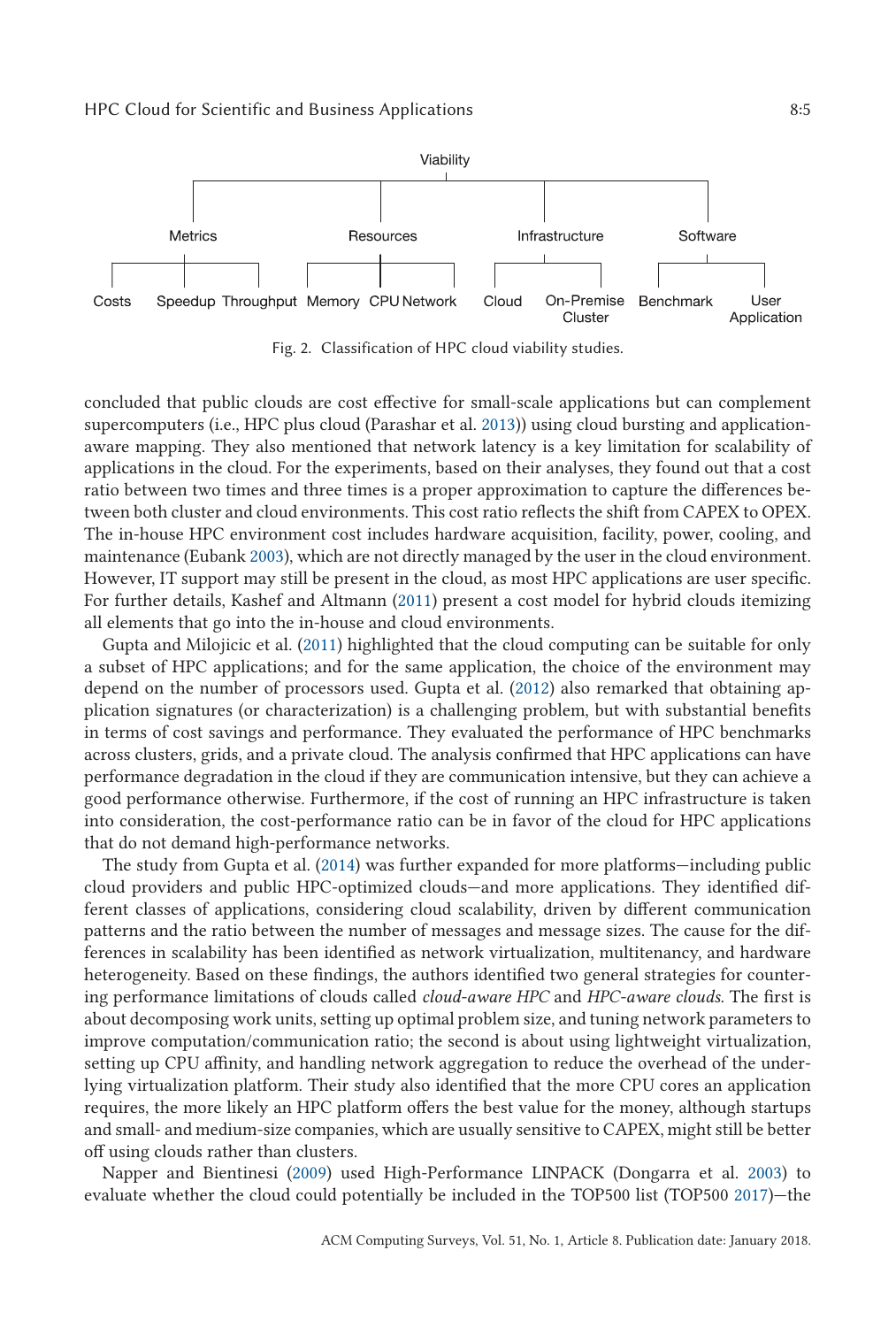list of the most powerful computers worldwide. The experiments were conducted using Amazon Elastic Compute Cloud (EC2). Their results showed that the raw performance of EC2 instances is compatible with resources from current on-premise systems. However, memory and network performance were not sufficient to scale the application. They also investigated giga floating-point operations per second (GFLOPS) and GFLOP per dollar to evaluate the trade-off of costs and performance when running user applications in remote cloud resources. On the cloud, these metrics behaved differently from traditional HPC systems. In November 2011, it was announced that an Amazon EC2 cluster reached position 42 in the TOP500 ranking.<sup>2</sup>

Belgacem and Chopard [\(2015\)](#page-23-0) investigated the use of hybrid HPC clouds to run multiscale large parallel applications. Their motivation was the lack of memory in their local cluster to run their application. They showed that using proper strategies to balance the load between local and remote sites had a considerable influence on the overall performance of this large parallel application, thus leading to the conclusion that HPC hybrid clouds are relevant for large applications.

Marathe et al. [\(2013\)](#page-26-0) compared HPC clusters against top-of-the-line EC2 clusters using two metrics: (i) turnaround time and (ii) total cost for executions. The turnaround time includes the expected queue wait time determined by the cluster management system, which is a commonly ignored but highly important factor for viability studies considering QoS. They showed that although the clusters produced superior raw performance, EC2 was able to produce better turnaround times. The results showed turnaround times more than four times longer in HPC on-premise resources than in the cloud, even with much faster executions on local clusters. They also highlighted that applications should be properly mapped to clusters, which are not generally the most powerful ones. And the choice between the cloud and local HPC clusters is complicated—which relies on application scalability and the goal of optimizing cost or turnaround time. Therefore, having tools that help in making resource allocation decisions is fundamental to save money and time.

Expósito et al. [\(2013\)](#page-24-0) studied the performance of HPC applications in Amazon EC2 resources and focused mainly on I/O and scalability aspects. In particular, they compared CC1 instances against the CC2 instances released in 2011 and used up to 512 cores. They also investigated the cost benefit of using these instances to run HPC applications. Their conclusions were that although CC2 provides more raw and point-to-point communication performance, collective-based communicationintensive applications performed worse compared to using CC1. They also concluded that using multilevel parallelism—one level of message passing and another with multithreading—generated a scalable and cost-effective alternative for user applications in Amazon EC2 CC instances. Such instances were also investigated by Sadooghi and Raicu [\(2013\)](#page-27-0) using the high-performance LIN-PACK benchmark, and they found instabilities in network latency compared to their on-premise HPC environment.

Carlyle et al. [\(2010\)](#page-24-0) conducted an experiment to identify if it would be worthwhile, costwise, using Amazon EC2 cluster instances rather than their two clusters at Purdue University. The motivation of their study was the lack of cost-aware studies between community clusters and public clouds. Their conclusion was that the community cluster had a better cost benefit than using the cloud, especially given the high utilization of their clusters. However, they acknowledged that for low utilization clusters or small and underfunded projects, cloud computing could be a costeffective alternative.

Ostermann et al. [\(2009\)](#page-27-0) presented a detailed study on the performance of EC2 for scientific computing. They evaluated EC2 instances using multiple benchmarks and considered various aspects, including time to acquire and release resources, computing performance, I/O performance,

[<sup>2</sup>https://www.top500.org/list/2011/11/.](https://www.top500.org/list/2011/11/.)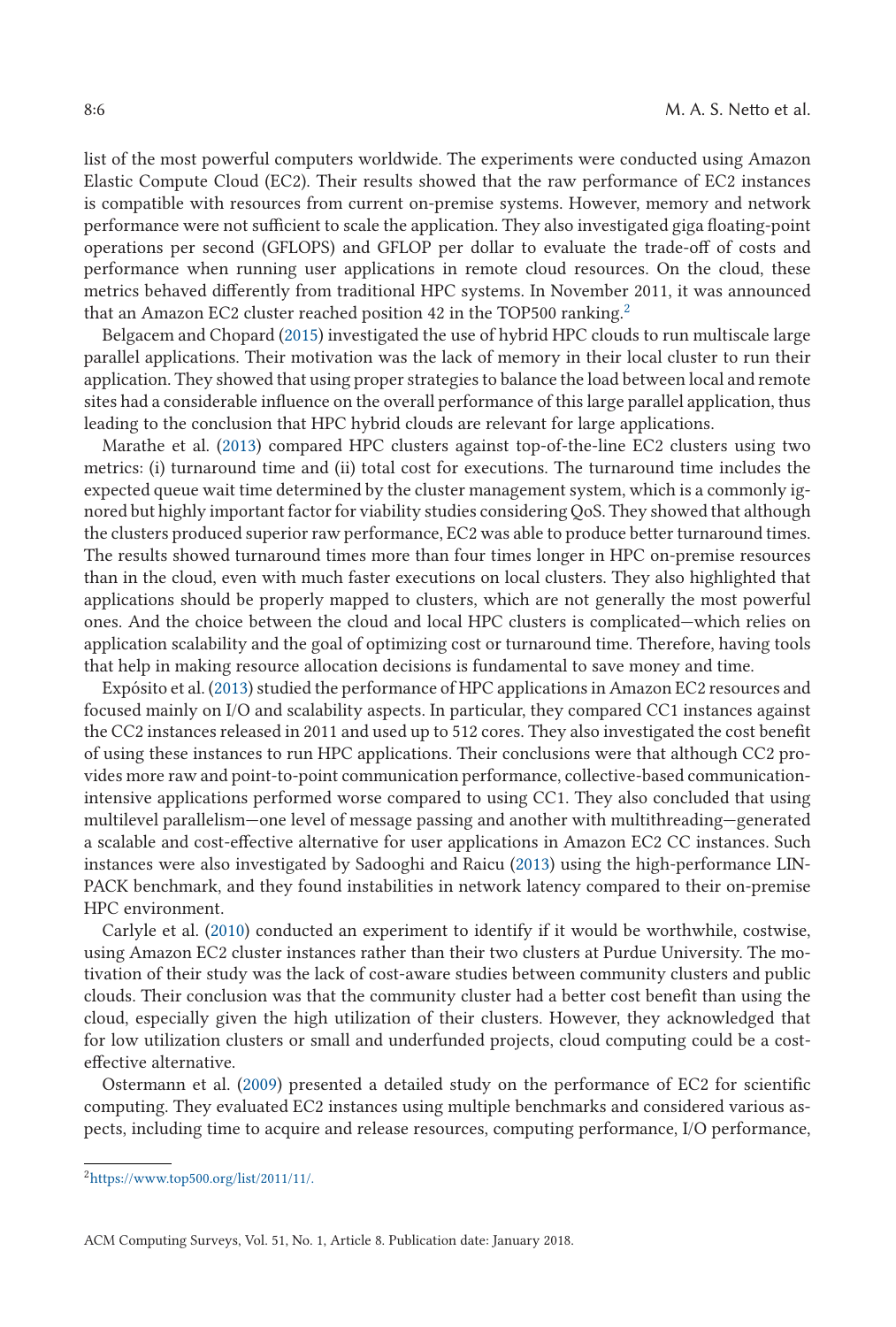memory hierarchy performance, and reliability. Although they found performance and reliability to be the major limitations for scientific computing, they found cloud computing as attractive for scientists in need of resources immediately and temporarily.

Zaspel and Griebel [\(2011\)](#page-28-0) reported performance results of a parallel application in the area of computational fluid dynamics. They ran experiments on Amazon EC2 instances using both CPUs and GPUs to evaluate the application scalability. The application was executed with up to 256 CPU cores and 16 GPUs, and their findings indicated that the application scaled well until 64 CPU cores and 8 GPUs.

Berriman et al. [\(2010\)](#page-23-0) relied on three applications with workflow models to study the benefit of a cluster at the National Center for Supercomputing Applications (NCSA) against Amazon EC2 cloud offers. The workflows are Montage<sup>3</sup> from astronomy, Broadband from seismology, and Epigenome from biochemistry. They concluded that, for their experiments, the cloud can provide resources that are more powerful and cheaper compared to their on-premise cluster, particularly considering applications that are CPU and memory intensive. However, for applications that manipulate large volumes of data, clusters with parallel file systems and low-latency networks provide better performance. They also highlighted the growing efforts on creating academic clouds, which, according to them, may have different levels of services than those provided by commercial clouds.

Zhai et al. [\(2011\)](#page-28-0) described in the Supercomputing 2011 conference a detailed study comparing the cloud and an in-house cluster considering tightly coupled applications. They investigated the EC2 cluster compute instances released by Amazon in 2010. They used NAS benchmarks and three parallel applications with different characteristics. Similar to the other studies, they observed the network as a bottleneck for tightly coupled applications. However, they also evaluated which types of messages were not suitable for the 10GB Ethernet offered by these instances. They concluded that for large messages with few processors, the network performance was comparable to their in-house cluster. They also compared the costs of both environments with a detailed analysis on the required utilization level a cluster should have to be considered cheaper or more expensive than running HPC applications in the cloud. They observed that depending on the application, clusters should have at least a utilization of 8.5% to 31.1% to be beneficial compared to the cloud—as highlighted by the authors, these numbers were calculated with a set of assumptions that brought benefit to the in-house cluster.

The *Magellan Report* (U.S. Department of Energy Office of Science [2011\)](#page-27-0), commissioned by the DOE, is one of the most comprehensive documents in the area of adoption of clouds for scientific HPC workloads. Extensive evaluation of diverse cloud architectures and systems, and comparison with HPC clusters, have been carried out as part of the report's activities. Certain workloads from the DOE suffered slowdown of up to 50 times when utilized in clouds, due to the particular patterns of communication between application tasks. The report highlights that latency-limited applications (where numerous small point-to-point messages are exchanged) are the most penalized ones by the lack of high performance networks in clouds, whereas bandwidth-limited applications (exchanging few large messages, or performing collective communication) are less penalized. Another obstacle for HPC cloud, noted in the report, is the eventual absence of support, in the hypervisor level, to specialized instruction sets. When such instructions are enabled at the hypervisor, no performance loss is incurred during computation. Furthermore, when users cannot enforce a certain CPU architecture (as in the case in most public infrastructure-as-a-service (IaaS) providers), CPU set-specific compiler optimizations cannot be utilized, what also limit the potential increase in performance of applications. On the positive side for cloud adoption, the report notes that high

[<sup>3</sup>http://montage.ipac.caltech.edu.](http://montage.ipac.caltech.edu.)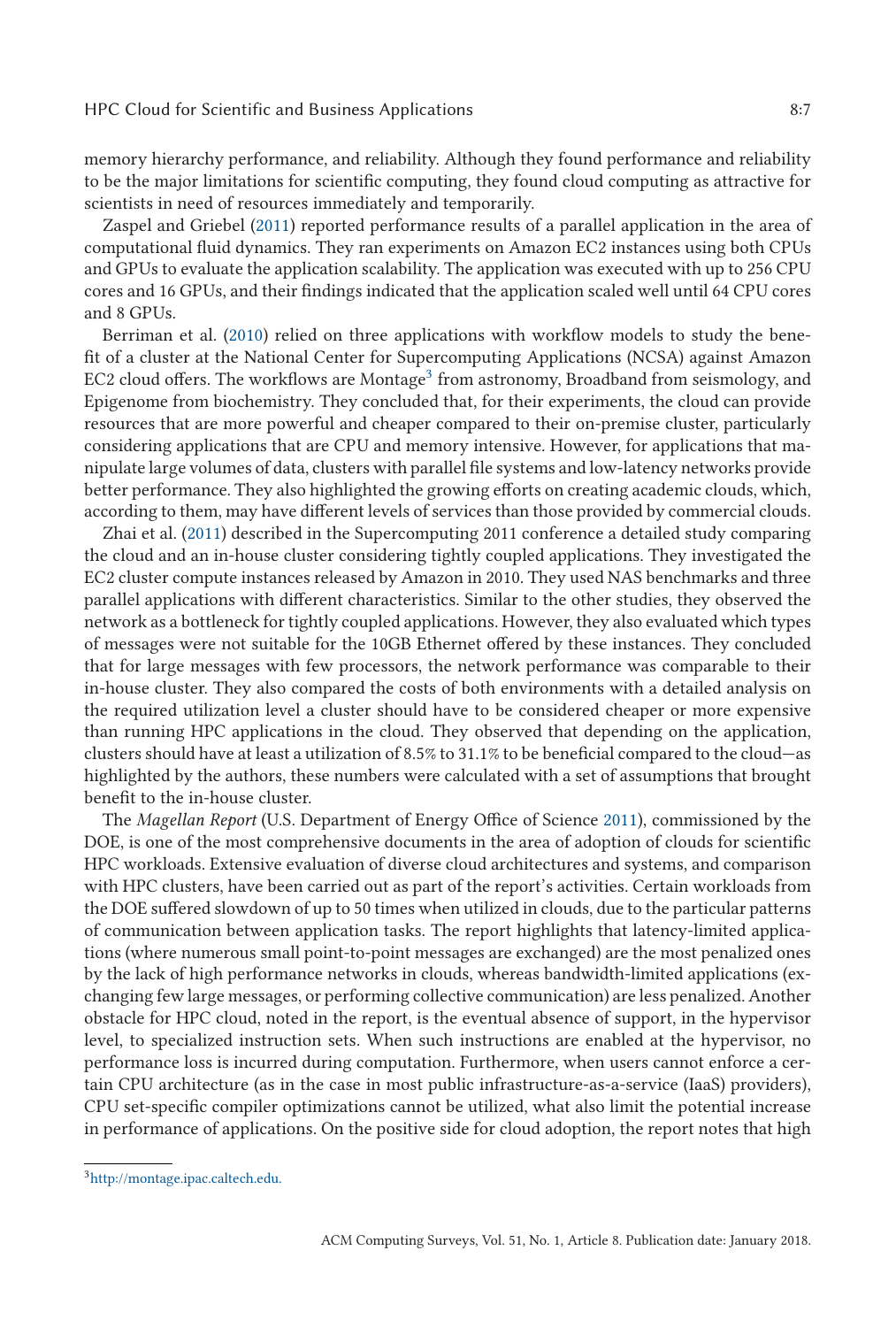performance cluster queueing systems do not provide proper support to embarrassingly parallel applications, and thus this class of applications can benefit from clouds.

Roloff et al. [\(2012\)](#page-27-0) described a study on HPC cloud considering three well-known cloud offers (Microsoft Azure, Amazon EC2, and Rackspace) and analyzed three aspects—deployment of HPC applications, performance, and costs—utilizing NAS benchmarks. A few highlights from their study are the following: (i) there is no single clear provider that best meets all three aspects analyzed; (ii) in various scenarios, the cloud showed an interesting alternative for an on-premise cluster to run HPC applications considering both raw performance and monetary costs; and (iii) the lack of information on network interconnection among the cloud resources is still an issue for all cloud providers, particularly for communication-intensive applications. The authors also described in detail the deployment strategies offered by each provider.

Egwutuoha et al. [\(2013\)](#page-24-0) compared IaaS against not an on-premise cluster but a cloud provider that offers bare metal machines, termed *hardware as a service* (HaaS). By using an HPL benchmark and an application called *ClustalW-MPI* for bioinformatics sequence alignment, they were able to show that HaaS can save up to 20% of the cost to run the applications compared to a traditional IaaS provider.

Evangelinos and Hill [\(2008\)](#page-24-0) reported their experience using the cloud to run their atmosphereocean climate model parallel application. Their experiment started by running NAS benchmarks to understand the cloud performance. Next, they tested various MPI implementations and highlighted the issue of not being able to control in which subnet the VMs were provisioned. Having the environment set up, they tested their application and concluded that EC2 instances were a feasible alternative for their experiments, which considered only performance aspects.

He et al. [\(2010\)](#page-25-0) ran experiments to verify the performance of the NPB, LINPACK, and an application on climate and numerical weather prediction application using three cloud environments: Amazon EC2 Cloud, GoGrid Cloud, and IBM Cloud. They concluded that with a few changes from a cloud perspective, mainly in relation to network and memory, the cloud could be an alternative from on-premise clusters for HPC applications. They highlighted that different from traditional on-premise HPC platforms, in which FLOPS is the main optimization criterion, in cloud FLOPS per dollar is an important metric. From their experiments, one of the examples was that changing an execution from one environment to another produced a gain of 30% of performance but paying four times more. Thus, users can get to a point where they will accept having 30% slower executions but with a set of resources that is four times cheaper.

Jackson et al. [\(2010\)](#page-26-0) evaluated the performance of the NERSC benchmarking framework, which contains application internals from several fields including astrophysics, climate, and materials science. They compared Amazon EC2 against three on-premise clusters. They also used the Integrated Performance Monitoring framework (Borrill et al. [2005\)](#page-23-0), which helps determine the different application phases (i.e., computing and communication). Their main conclusion is that the cloud is suitable for various applications but not, in particular, for tightly coupled ones. They found a considerable relationship between the amount of time an application spends in communication and its performance when using cloud resources. Similar findings were discussed by Ekanayake and Fox [\(2009\)](#page-24-0) for MapReduce technologies, by Church and Goscinski [\(2011\)](#page-24-0) for bioinformatics and physics applications, and by Hill and Humphrey [\(2009\)](#page-25-0) with STREAM memory bandwidth benchmark and Intel's MPI benchmark.

Hassan et al. [\(2015\)](#page-25-0) investigated the performance of the IMB suite and NPBs on Microsoft Azure on 16 VMs. They were more interested in analyzing scalability of these benchmarks considering different point-to-point communication approaches using both MPICH and OpenMPI. They obtained more promising results when running experiments on single VMs due to the shared memory communication, as internode communication showed to be a key bottleneck[.](#page-8-0)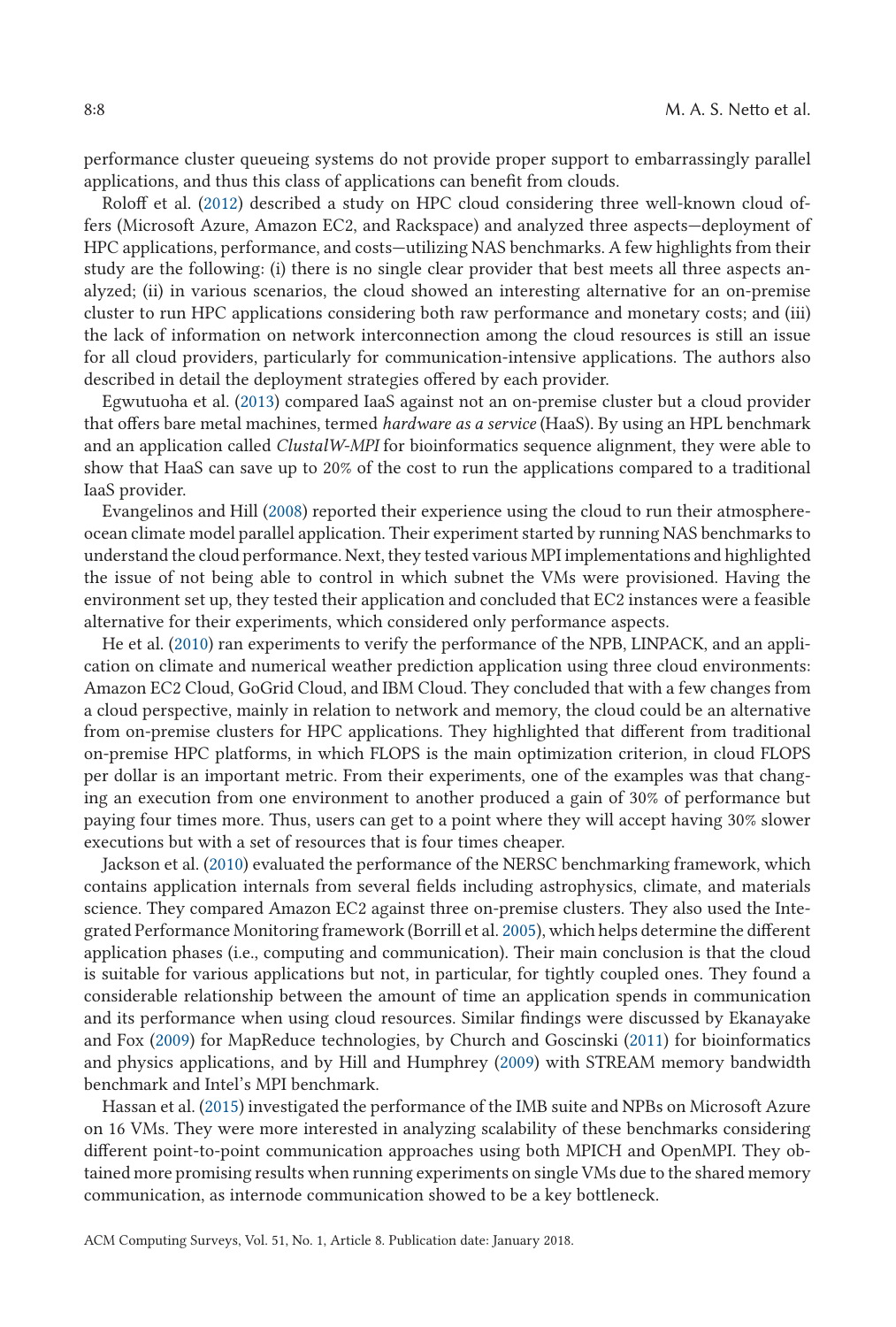<span id="page-8-0"></span>

| Aspect     | References                                                                                                                                                                                                                                                     | <b>Key Takeaways</b>                                                                                                                                                                                                                                                                                                                       |
|------------|----------------------------------------------------------------------------------------------------------------------------------------------------------------------------------------------------------------------------------------------------------------|--------------------------------------------------------------------------------------------------------------------------------------------------------------------------------------------------------------------------------------------------------------------------------------------------------------------------------------------|
| Cost       | (Gupta et al. 2013a; Napper<br>and Bientinesi 2009; Carlyle<br>et al. 2010; Roloff et al. 2012)                                                                                                                                                                | Related to financially related decisions. When<br>compared to low-utilization clusters and when<br>running small applications, cloud<br>environments can be preferred over<br>on-premise clusters.                                                                                                                                         |
| Throughput | (Marathe et al. 2013; Carlyle<br>et al. 2010; Ostermann et al.<br>2009)                                                                                                                                                                                        | Related to job turnaround times. For running<br>single applications with low communication<br>requirements, cloud can have higher<br>throughput due to the lack of queueing<br>systems present in on-premise clusters.                                                                                                                     |
| Resources  | (Gupta et al. 2014; Napper<br>and Bientinesi 2009; Expósito<br>et al. 2013; Sadooghi and<br>Raicu 2013; Zhai et al. 2011;<br>Egwutuoha et al. 2013;<br>Hassan et al. 2015)                                                                                     | Related to how different resource types impact<br>performance of the applications. Network<br>virtualization and hardware heterogeneity are<br>main causes of poor performance of HPC in<br>cloud; single-node performance is comparable<br>between environments; improvements in<br>infrastructure affect HPC applications<br>positively. |
| Network    | (U.S. Department of Energy<br>Office of Science 2011; Gupta<br>and Milojicic 2011; Gupta<br>et al. 2012; Napper and<br>Bientinesi 2009; Sadooghi<br>and Raicu 2013; Zhai et al.<br>2011; Jackson et al. 2010; He<br>et al. 2010; Evangelinos and<br>Hill 2008) | Related to the impact of network speeds<br>considering different communication models<br>of parallel applications. Cloud is suitable when<br>loosely coupled or embarrassingly parallel<br>applications are used.                                                                                                                          |

Table 1. Overview of the Related Work on Viability of HPC Cloud

Hassani et al. [\(2014\)](#page-25-0) implemented a version of the Radix sorting algorithm using OpenMPI and tested it on both their on-premise cluster and Amazon EC2 extra large instances. They varied the input size of data to be sorted and concluded that the cloud environment generated 20% faster completion time compared to their on-premise cluster using up to eight nodes. After that point, they highlight that network bandwidth could limit the performance if instances were not reserved in advance.

**Summary and takeaways.** Overall, all of these studies showed that the cloud has a great potential to host HPC applications, with network performance as one of the main bottlenecks at the moment. Fortunately, this network bottleneck may not be a problem for several scientific and business applications that are CPU intensive. Most of the studies still rely on standard HPC benchmarks to stress different resource requirements of HPC applications. In addition, users and institutions should avoid limiting their cloud versus an on-premise cluster decision based only on raw application performance. It is important to understand turnaround time—that is, execution time plus the time to access resources, costs, and resource demands. A mix of on-premise cluster and the cloud seems to be a proper environment to balance this equation. The key takeaways of the works referenced in this section are summarized in Table 1. In Table [2,](#page-9-0) we provide a list of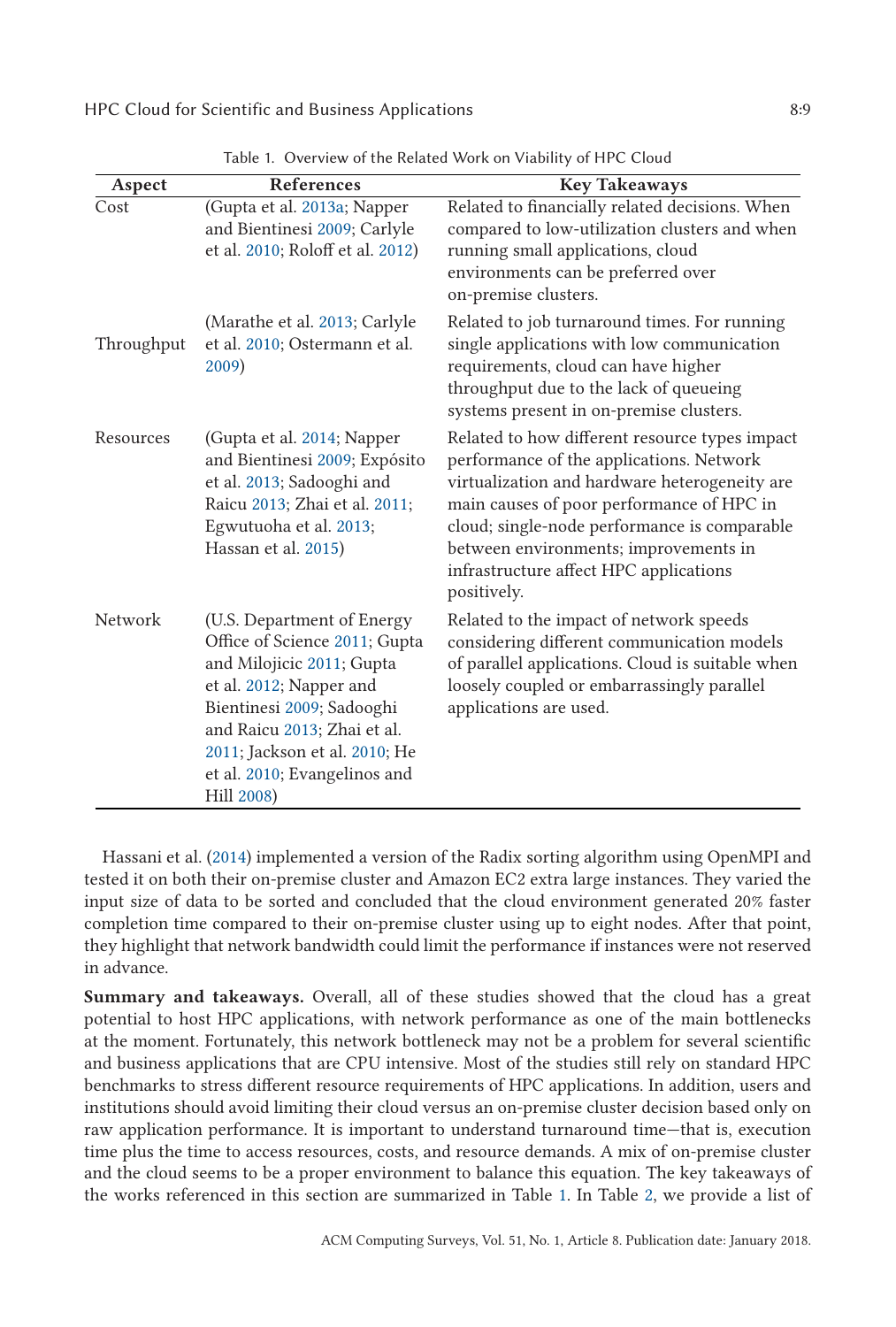<span id="page-9-0"></span>

| <b>Application Type</b>        | Recommendation                                                                                                                                                                                                                                                                                                                                                                                                                                                                                                                                                                   |  |
|--------------------------------|----------------------------------------------------------------------------------------------------------------------------------------------------------------------------------------------------------------------------------------------------------------------------------------------------------------------------------------------------------------------------------------------------------------------------------------------------------------------------------------------------------------------------------------------------------------------------------|--|
| Large-scale tightly<br>coupled | They are typical MPI applications that use thousands of cores and<br>require a high-performance network, such as weather, seismic,<br>geomechanical, and computational fluid dynamics models<br>(timestepped applications). Any virtualization bottleneck and high<br>latency network will have a negative impact on application<br>performance. Therefore, it is recommended to use these applications<br>in traditional supercomputing centers, or on private clouds featuring<br>bare metal machines and high-speed networks.                                                 |  |
| Mid-range tightly<br>coupled   | They utilize several cores ranging from tens to hundreds and have<br>lower performance requirements than the large-scale tightly coupled<br>type. Consequently, they are more tolerant of virtualization and<br>traditional networks. Event-driven simulation is an example of this<br>type, but also other timestepped applications whose jobs are less<br>deadline sensitive. It is recommended that these applications explore<br>the benefits of fast resource access to the cloud, especially when<br>lightweight virtualization (i.e., containers) are becoming pervasive. |  |
| High throughput                | They are composed of independent tasks that require little or no<br>communication, popular in Monte Carlo simulations and many other<br>bag-of-tasks and Map-Reduce applications, and can benefit from a<br>variable number of available resources and are tolerant of resource<br>heterogeneity. It is recommended the use of cloud for these<br>applications especially by exploring elasticity mechanisms. They can<br>also benefit from HPC hybrid cloud environments by spreading out<br>tasks on both on-premise clusters and public clouds.                               |  |

Table 2. Recommendation to Use Cloud

recommendations on when the cloud could be used depending on application types defined in the *Magellan Report* (U.S. Department of Energy Office of Science [2011\)](#page-27-0).

# **2.2 Performance Optimization: Resource Allocation and Job Placement**

As depicted in Figure [3,](#page-10-0) most of the work on performance optimization for HPC cloud lies on areas related to resource management and job placement systems. These efforts concern where and how jobs should be placed, inside a cloud or in a hybrid environment (HPC in the cloud and HPC plus cloud according to Parashar et al. [\(2013\)](#page-27-0) definitions), how to leverage cheaper instances, how to use elasticity of cloud resources, and how to use prediction systems for job placement decisions.

Gupta et al. [\(2013b\)](#page-25-0) introduced an HPC-aware scheduler for cloud platforms that considers topology requirements from HPC applications. Their scheduler utilizes benchmarking information, which classifies the type of network requirement of the application and how its performance is affected when resources are shared with other applications. Their experiments, using three applications and NAS benchmarks, showed performance improvements of up to 45% by using their scheduler compared to an HPC-agnostic scheduler. In a related topic, Gupta et al. [\(2012\)](#page-25-0) developed a tool to extract characteristics from HPC applications and then map them to the most suitable computing platform, including both clusters and clouds.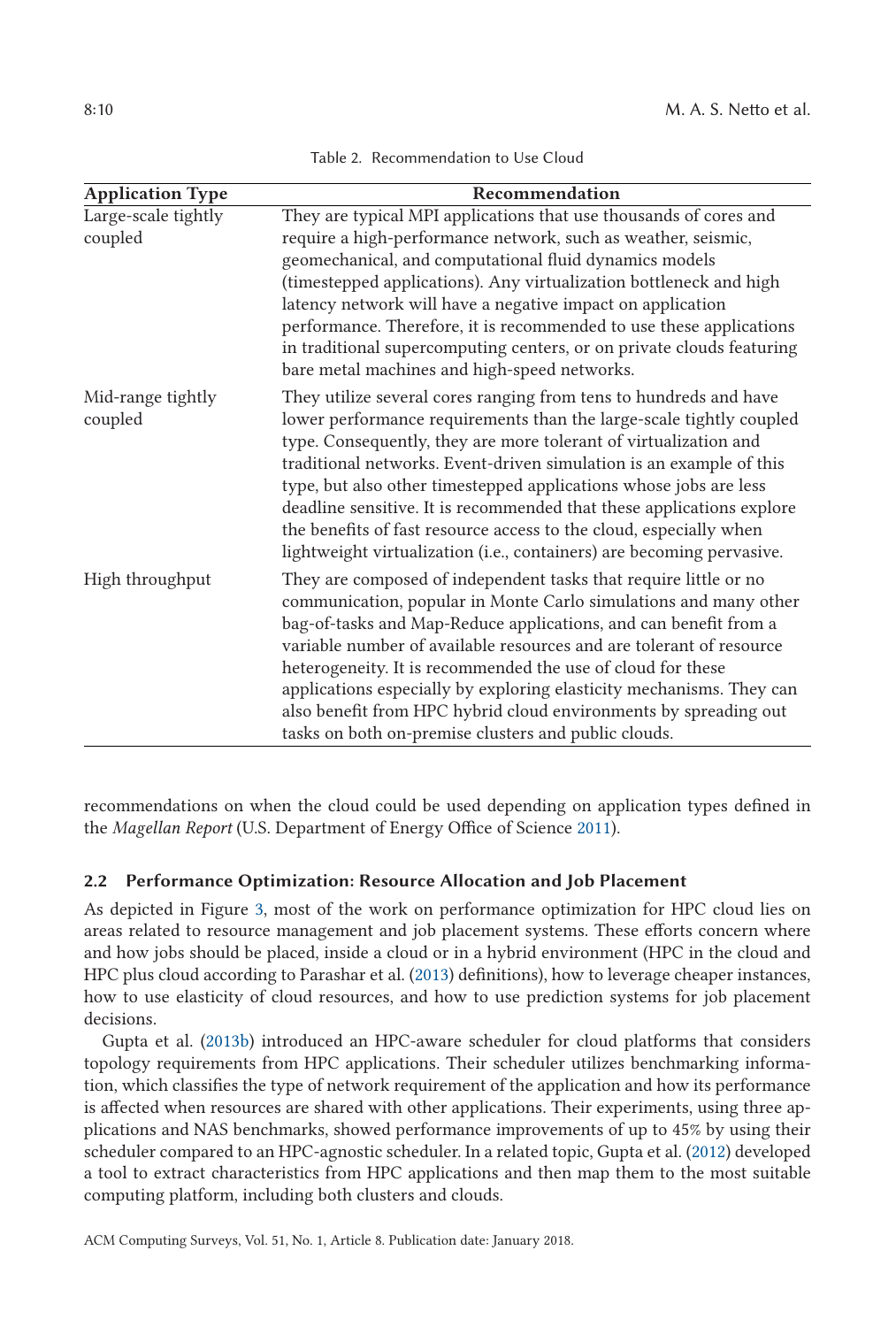<span id="page-10-0"></span>

Fig. 3. Classification of HPC cloud performance optimization studies.

Church et al. [\(2015\)](#page-24-0) addressed the issue of resource selection in the Uncinus framework. The selection is based on prepopulated information on available HPC applications and resources, which can be clouds and clusters. Resource selection is then carried out with the use of historical information on cloud resource usage and availability of resources at request time. The approach relies on a broker that mediates access to the cloud (via credentials, resource discovery, and resource selection) and enables sharing of resources and applications. Their goal is to help non-IT specialized users deploy their applications in the cloud.

Gupta et al. [\(2014\)](#page-25-0) proposed a set of heuristics for the problem of choosing a platform (including clusters and clouds) for a stream of jobs. The objective is to improve makespan and job completion time. They tested a combination of static and dynamic heuristics that are application aware and application agnostic. Results demonstrated that dynamic heuristics that consider application characteristics and their performance on each particular platform generate better throughput than other heuristics.

Ashwini et al. [\(2013\)](#page-23-0) introduced a framework to allocate cloud resources for HPC applications. Their motivation is the heterogeneity of physical cloud resources, and their framework can select resources based on similar performance levels. They used processing power and point-to-point communication bandwidth to select clusters of VMs to run HPC applications.

Marathe et al. [\(2014\)](#page-26-0) designed and implemented techniques to reduce costs when running HPC applications in the cloud. They developed techniques for both determining bid prices for Amazon EC2 spot instances and scheduling checkpoints of user applications. They were able to obtain gains of 7x compared to traditional on-demand instances.

Somasundaram and Govindarajan [\(2014\)](#page-27-0) developed a framework to schedule HPC applications in cloud platforms. Their goal was to meet users' deadline and at the same time reduce costs to run their applications. The scheduler is based on particle swarm optimization, and their experiments were based on simulations and on two real applications and a testbed setup with Eucalyptus Cloud middleware (Nurmi et al. [2008\)](#page-26-0).

Netto et al. [\(2015\)](#page-26-0) discussed the challenges users have when making job placement decisions in HPC hybrid clouds, particularly with respect to uncertainties coming from execution time and job waiting time predictions. As a follow-up to this problem, Cunha et al. [\(2017\)](#page-24-0) presented a detailed implementation of an advisor that relies on job runtime and wait time predictions and the confidence level of such predictions to make job placement decisions. On the direction of using performance predictions, Shi et al. [\(2012\)](#page-27-0) applied Amdahl's law to predict performance of NAS benchmarks over a private HPC cloud environment.

Network is another type of resource that requires proper management. Mauch et al. [\(2013\)](#page-26-0) investigated the use and configuration of InfiniBand (InfiniBand Trade Association [2000\)](#page-25-0) in virtualized environments. Their motivation is the limitation of the Ethernet technology used by cloud providers for HPC workloads. Their HPC cloud architecture based on InfiniBand allows customers to allocate virtual clusters isolated from other tenants in the physical network. This type of platform, augmented with the capacity of establishing elastic *virtual clusters* for users and achieving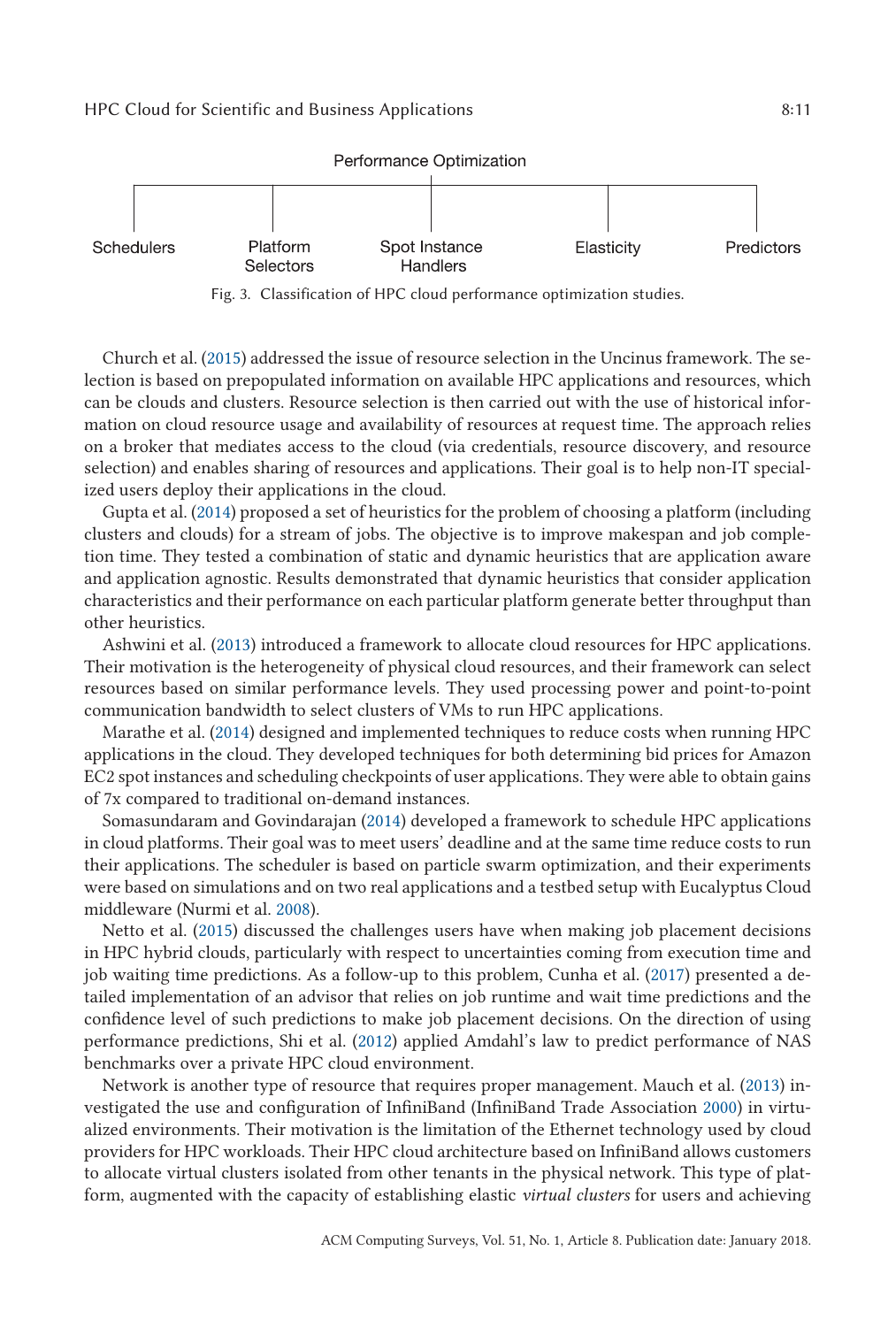network isolation, was shown to incur only a small overhead in the order of microseconds. They also envisioned as future directions how to use InfiniBand to allow live migration of VMs.

Marshall et al. [\(2013\)](#page-26-0) provided an overview of their work on HPC cloud having elasticity as their main cloud functionality to be explored for HPC workloads. They developed a prototype using Torque and Amazon EC2 in which jobs would receive machines in the cloud if not enough resources were available at the job submission moment. They raised a series of questions that they believe are relevant for HPC workloads related to when cloud machines should be provisioned for instance, if they should be provisioned at the moment new jobs arrive or once they stay stuck in queue, if instances should be deleted once jobs are completed or should remain until the hour completes as new jobs may arrive, and if autoscaling should be done in a reactive or proactive manner.

Mateescu et al. [\(2011\)](#page-26-0) proposed a concept they called *Elastic Cluster*, which aims at combining the strengths of clouds, grids, and clusters by offering intelligent infrastructure and workload management that are aware of different types and locations of resource and performance requirements of applications. Performance guarantees are obtained via a combination of statistical reservation and dynamic provisioning. The architecture is complemented by the capacity of setting *personal virtual clusters* for execution of user workflows and by the capacity of combining resources from multiple elastic clusters for execution of workflows. Elasticity was also explored by da Rosa Righi et al. [\(2016\)](#page-24-0), who created a software at the platform as a service (PaaS) to support this functionality for HPC applications. The aim of their project is to offer elasticity with no need of application source code access.

Zhang et al. [\(2016\)](#page-28-0) studied the use of container-based virtualization and its relationship with the performance of MPI applications. The authors found out that the overhead on the computation stage of applications is negligible, although performance degradation can be observed in the communication stage, even when all containers hosting application processes are executed on the same physical server. To tackle such an issue, the authors proposed a method to enable the MPI runtime to detect processes that share the same physical host and use in-memory communication among them. The approach, combined with optimization of configuration parameters of the MPI runtime, improved by 900% and 86% the performance of point-to-point and collective communications, respectively.

Fan et al. [\(2012,](#page-24-0) [2014\)](#page-24-0) proposed a framework that considers application internal communication patterns to deploy scientific applications. This topology-aware deployment framework consists of clustering cloud machines that have communication affinity. Experiments were conducted using the PlanetLab (Chun et al. [2003\)](#page-24-0) environment with 100 machines and relied on NPBs and the IMB. They were able to reduce execution times by 30% to 35% compared to not considering application and topology and intermachine communication performance.

**Summary and takeaways.** All efforts described in this section indicate that even with challenges in HPC cloud environments, optimization techniques and technologies have helped improve the performance of user HPC applications running in remote cloud resources. These optimizations influence allocation of different types of resources, including CPUs, memory, and computing networks. Performance prediction plays a key role to help in resource allocation decisions to make the best use of cloud platforms. In addition, users have to be careful with application placement decisions, particularly trying to explore possibilities of using powerful single nodes whenever possible. Most of these efforts were motivated by network and virtualization issues from current cloud platforms. Even with new virtualization technologies and high-performance networks, such optimizations will still bring benefits to users. Table [3](#page-12-0) summarizes the efforts discussed in this section.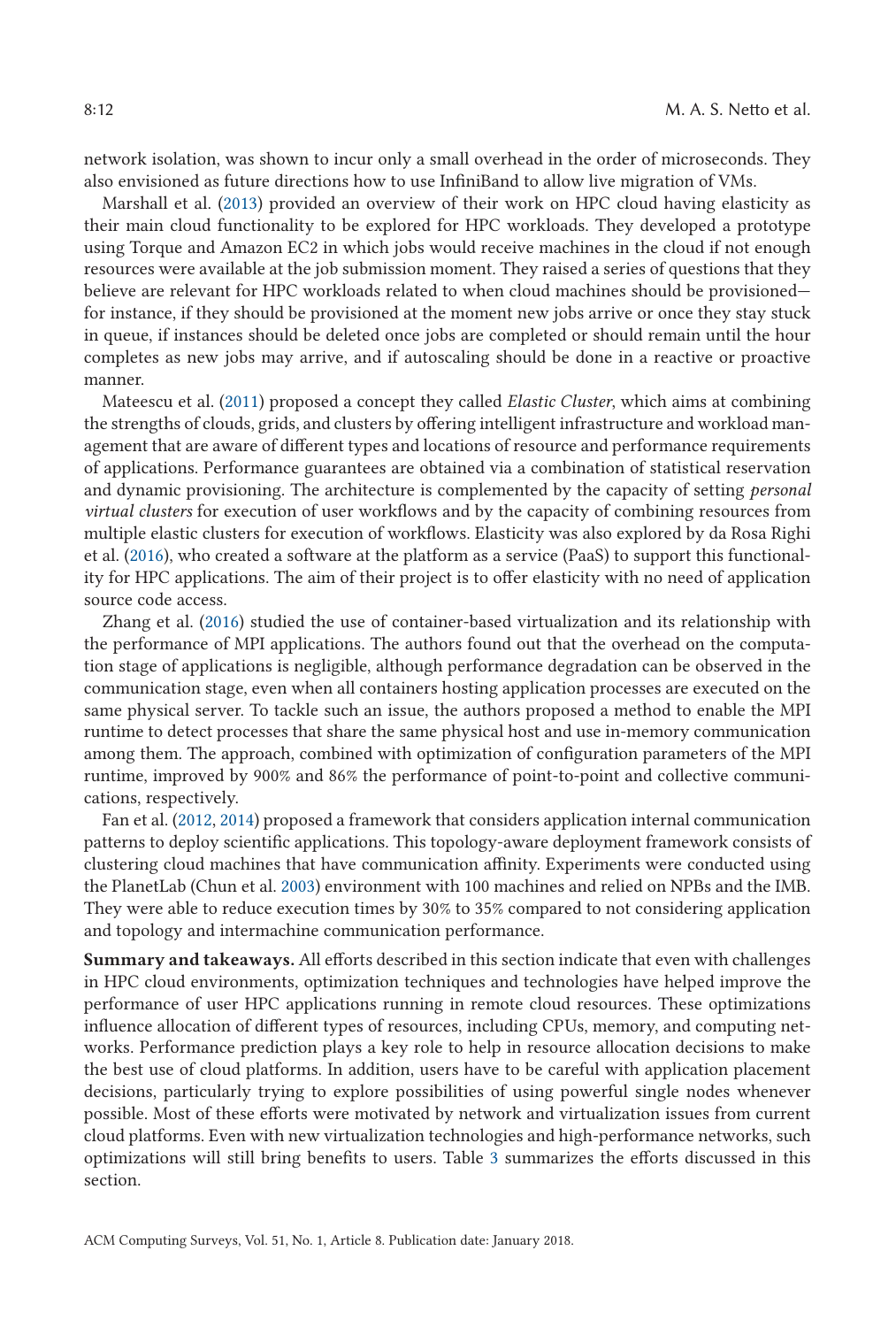<span id="page-12-0"></span>

| Aspect                    | References                                                                                                             | <b>Key Takeaways</b>                                                                                                                                                                                                                      |
|---------------------------|------------------------------------------------------------------------------------------------------------------------|-------------------------------------------------------------------------------------------------------------------------------------------------------------------------------------------------------------------------------------------|
| Scheduler                 | (Gupta et al. 2013b; Ashwini<br>et al. 2013; Somasundaram<br>and Govindarajan 2014; Fan<br>et al. 2012, 2014)          | Related to how scheduling decisions impact<br>job performance. HPC-aware schedulers<br>indeed improve performance of HPC<br>applications in cloud environments, as they<br>exploit both HPC application and<br>infrastructure properties. |
| Platform<br>selectors     | (Gupta et al. 2014; Netto et al.<br>2015; Cunha et al. 2017;<br>Church et al. 2015)                                    | Related to the impact of environment<br>selection on job performance. Automated<br>selection of execution environments eases<br>transition to the cloud as users may be<br>overloaded with many infrastructure<br>configuration choices.  |
| Spot instance<br>handlers | (Marathe et al. 2014)                                                                                                  | Related to the use of novel pricing models<br>in cloud. Exploiting different cloud pricing<br>models transparently reduces costs in the<br>cloud because users have different resource<br>consumption patterns.                           |
| Elasticity                | (Mateescu et al. 2011; Mauch<br>et al. 2013; Zhang et al. 2016;<br>Marshall et al. 2013; da Rosa<br>Righi et al. 2016) | Related to dynamic allocation of resources.<br>Cloud elasticity adds more flexibility to<br>HPC applications; VMs placed on same host<br>improve performance.                                                                             |
| Predictors                | (Shi et al. 2012; Netto et al.<br>2015; Cunha et al. 2017)                                                             | Related to collect information of future<br>resource consumptions. Prediction of<br>expected runtime and wait time helps on<br>job placement decisions due to a proper<br>match of resource configuration and<br>resource consumption.    |

Table 3. Overview of the Related Work on Performance Optimization for HPC Cloud



Fig. 4. Classification of HPC cloud usability efforts.

## **2.3 Usability: User Interaction and High-Level Services**

Understanding the cost benefit of moving HPC workloads to the cloud and optimizing the execution of these workloads are the main efforts of researchers working in the area. However, all of these efforts will have limited applicability if HPC cloud is not easy to use. Figure 4 depicts the main research areas concerning the usability of HPC cloud. Most of the work relies on Web portals and how users interact with their applications and the cloud infrastructure. There are also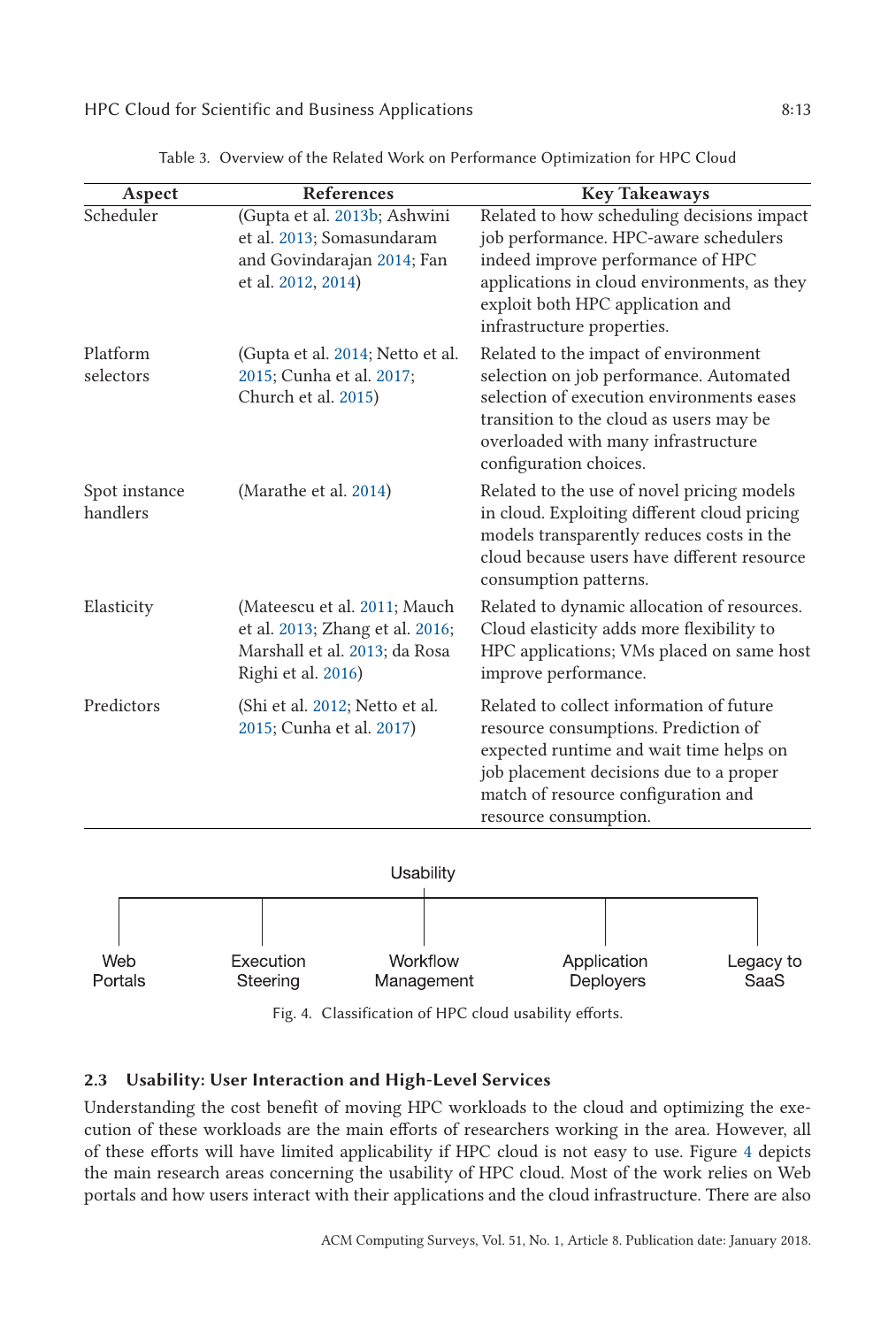various efforts to support the creation of easy-to-use SaaS based on legacy applications and offer HPC resources as a service (HPCaaS as defined by Parashar et al. [\(2013\)](#page-27-0)).

Belgacem and Chopard [\(2015\)](#page-23-0) reported their experience of porting a parallel 3D simulation in the computational fluid dynamics domain to a hybrid cloud consisting of a cluster located in Switzerland and AWS EC2 resources located in the United States. To facilitate the integration between clusters and clouds, the authors utilized a methodology called *distributed multiscale computing* (DMC), which provides abstractions that enable phenomena to be described in different scales. Each scale becomes a parallel application (in the presented work, written in MPI) to be executed in a physical computing resource. These different scales can be processed in parallel or can hold dependencies among themselves, leading to a workflow model for application execution. Results demonstrated that utilization of a hybrid infrastructure only improves execution time if the application is tuned to adapt to the difference in CPU speeds between clusters and clouds and, more importantly, to adjust to the difference in speeds between local networks and WAN connections. This can be done, for example, by adapting the application to allow for overlap between communication and computation, thus reducing the time tasks are waiting for data to compute.

In the area of computational steering, SciPhy (Ocaña et al. [2011\)](#page-26-0) is a tool to help scientists in the area of phylogeny/phylogenomics run experiments for drug design. The tool, based on SciCumulus (de Oliveira et al. [2010\)](#page-24-0), uses cloud resources and is an example on how a service can be created to facilitate the use of the cloud for non-IT specialists. We believe that several efforts on computational steering (Mattoso et al. [2015\)](#page-26-0) applied to grid and cluster computing will be leveraged by cloud users.

By using a middleware called *Aneka*, Vecchiola et al. [\(2009\)](#page-27-0) showed two case studies on HPC cloud: (i) gene expression data classification and (ii) fMRI brain imaging. Both applications were executed in Amazon EC2. They highlighted research directions on helping users in performance/cost trade-offs and decision-making tools to specify accuracy level of the experiment or parts of data to be processed according to predefined SLAs.

Huang [\(2014\)](#page-25-0) created a mineral physics SaaS, called *Fonon*, for on-premise HPC clusters. Usage of Fonon allowed users of different backgrounds to submit jobs more easily and to obtain more useful results. The benefits achieved come from users submitting and analyzing jobs by means of a Web-based application. From his analysis, although he noticed the virtualization overhead and network limitations when experimenting the application in a public cloud, he also identified a demand to facilitate the use of the application through the creation of a service. Therefore, his SaaS encapsulated several activities of the users, such as execution of preprocessing and postprocessing scripts, elimination of data movement by creating figures and tables in the cloud provider site, and allocation of cluster resources. In a similar direction, Buyya and Barreto [\(2015\)](#page-23-0) described the use of Aneka to help users run and deploy HPC applications on multicloud environments. They used BLAST as an example of a parameter sweeping application that could benefit from Aneka application deployment system.

In 2012, Church et al. [\(2012\)](#page-24-0) discussed the difficulties that users, especially those with no IT expertise, had to execute applications using remote cloud resources. Having this motivation, they started to develop a framework to translate HPC applications into services. Over the years, the same group (Church et al. [2015\)](#page-24-0) presented novel use cases of their framework in the area of genomics. Church and Goscinki [\(2014\)](#page-24-0) also presented a survey on technologies available to help researchers working with mammalian genomics run their experiments. They highlighted the technical difficulties that these researchers have when using IaaS. They then developed a system to encapsulate several activities related to resource allocation, data management, images containing software stacks, and graphical user interfaces.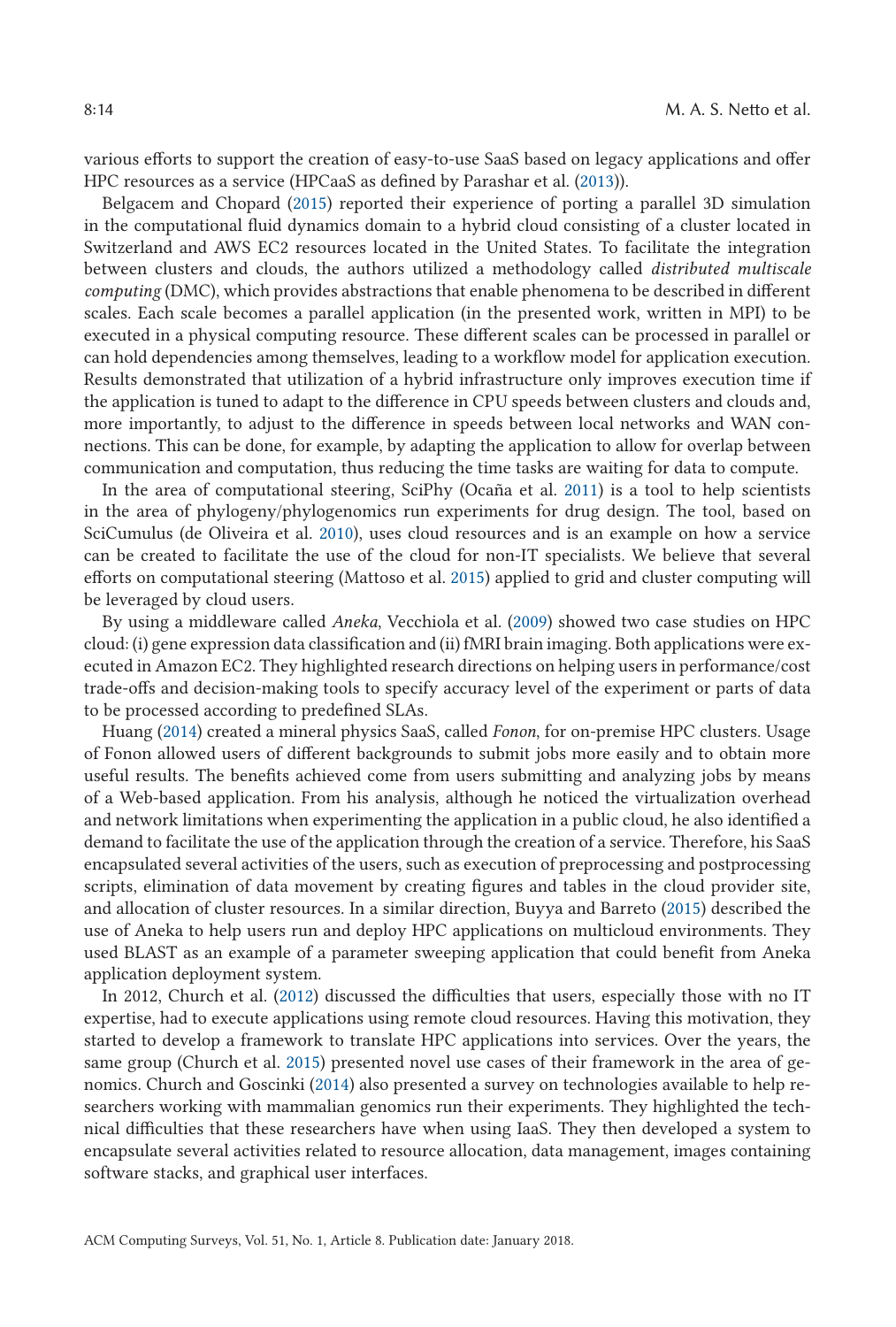#### HPC Cloud for Scientific and Business Applications 8:15

AbdelBaky et al. [\(2012\)](#page-23-0) described a system to enable HPCaaS using an application that models oil reservoir flows as a use case. Users are able to easily interact with the application, which has access to IBM BlueGene/P systems and can provide dynamic resource allocation (e.g., elasticity). The system relies on both DeepCloud and CometCloud, which provide IaaS and PaaS functionalities, respectively. Also in the context of CometCloud, AbdelBaky et al. [\(2014\)](#page-23-0) proposed an SaaS abstraction for scientists to run experiments using distributed resources; as a use case, they considered an application for experimental chemists to use mobile devices to run dissipative particle dynamics experiments.

Wong and Goscinski [\(2013\)](#page-27-0) created a software to configure, deploy, and offer HPC applications in the cloud as services. The approach also includes mechanisms for discovery of already deployed applications—thus avoiding duplication of the endeavor. Once deployed, the application becomes available for end users via a Web-based portal, and the only input required in this case are input parameters, which are supplied via Web forms. Petcu et al. [\(2014\)](#page-27-0) proposed a different framework with similar objectives, with the added difference of including support to hardware accelerators, such as GPUs.

Balis et al. [\(2017\)](#page-23-0) presented a methodology for porting HPC applications to a cloud environment using a multifrontal solver as a case study. The methodology focuses on a task agglomeration heuristic to increase task granularity while ensuring that there is enough memory to run them, a task scheduler to increase data locality, and a two-level storage to enable in-memory storage of intermediate data.

Another effort to simplify the usage of HPC comes from Bunch et al. [\(2011\)](#page-23-0), who created a domain-specific language, called *Neptune*, to deploy HPC applications in the cloud. Neptune offers support to applications written with various packages, including MPI, X10, and Hadoop. It can also be used to add and remove resources to the underlying cloud platform and to control how applications are placed across multiple cloud infrastructures.

**Summary and takeaways.** As described in Table [4,](#page-15-0) there has been a growing interest in creating services to facilitate the use of the cloud for HPC applications and to transform legacy applications into cloud services. HPC is still not easy for non-IT experts to use, and having cloud services, even if in private environments, can help HPC become more popular. With these services, elasticity, which is a key functionality of cloud computing, could be embedded and explored more easily by end users. There is a considerable engineering effort to improve the usability of HPC cloud, such as the creation of Web portals or simplification of procedures to allocate and access remote resources. However, research can also make contributions. For instance, when transforming an HPC application into SaaS, the amount of computing resources to meet user expected QoS needs to be properly defined. This may also be an opportunity of collaboration with researchers working with a human-computer interface. In the area of workload management, languages for non-IT experts could also be beneficial to facilitate the use of cloud resources. Several of these efforts could leverage the work done in grid computing; however in HPC cloud, cost management is a crucial aspect. Another relevant aspect of usability is to increase user productivity. It may be more valuable for several users to reduce their time TO setup an experiment rather than optimize resources to run jobs. The value of proper usability technologies and practices is to reduce turnaround times and minimize costs whenever possible.

## **3 VISION AND RESEARCH CHALLENGES**

As presented in the previous section, plenty of work has been done in HPC cloud. However, clients and cloud providers can benefit more from this platform if additional modules/functionalities become available. Here we discuss a vision and research challenges for HPC cloud and relate them to what was presented in the previous section.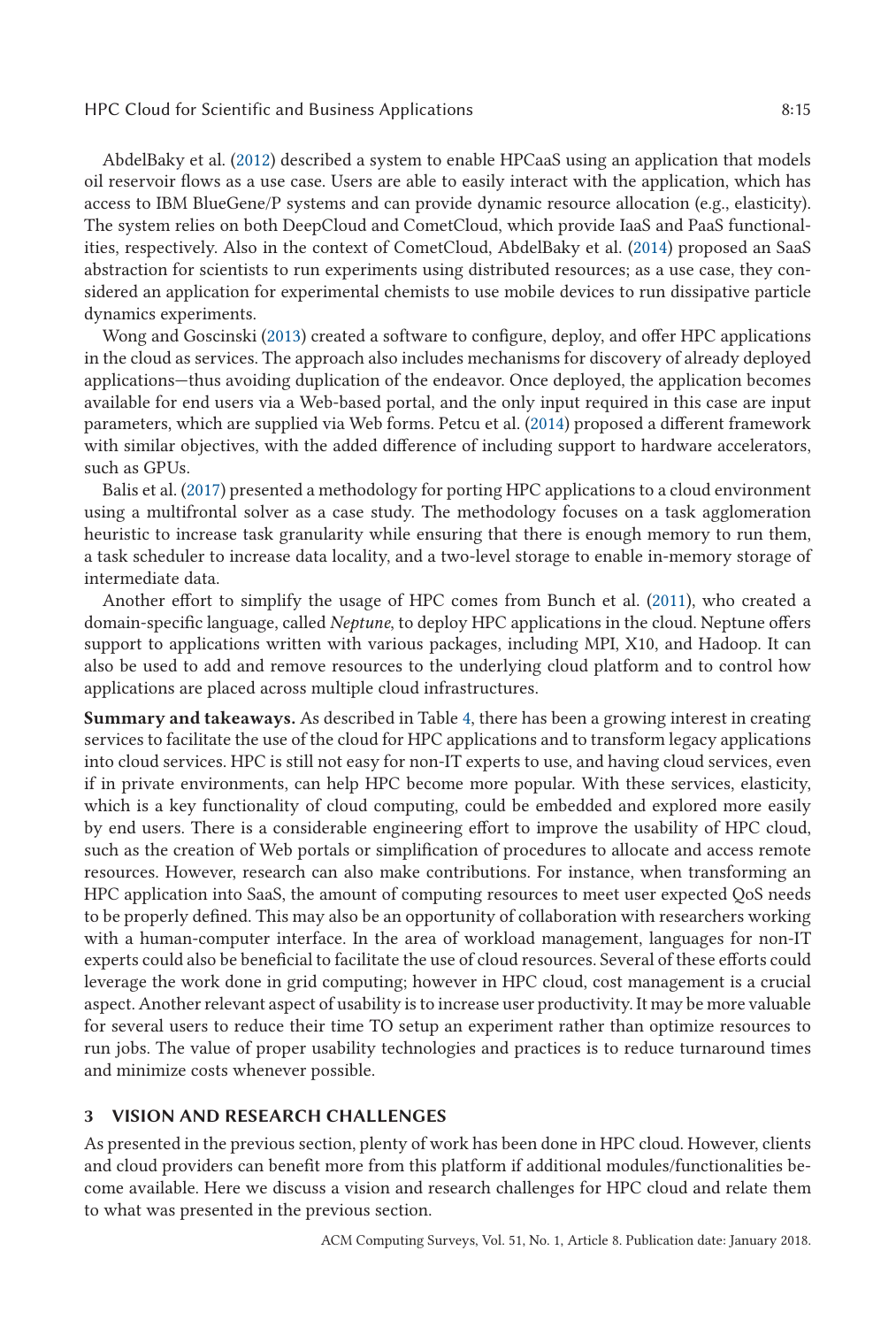<span id="page-15-0"></span>

| Aspect                   | <b>References</b>                                                                                                                                                 | <b>Key Takeaways</b>                                                                                                                                                                                                                                                                                                     |
|--------------------------|-------------------------------------------------------------------------------------------------------------------------------------------------------------------|--------------------------------------------------------------------------------------------------------------------------------------------------------------------------------------------------------------------------------------------------------------------------------------------------------------------------|
| Web portals              | (Huang 2014; Church et al.<br>2012; Church and Goscinski<br>2014; Church et al. 2015;<br>AbdelBaky et al. 2012; Wong<br>and Goscinski 2013; Petcu<br>et al. 2014) | Related to creation of easy-to-use interfaces.<br>Users have a hard time selecting cloud<br>resources; developing portals that abstract<br>details can increase user productivity.                                                                                                                                       |
| Execution<br>steering    | (Ocaña et al. 2011; de<br>Oliveira et al. 2010)                                                                                                                   | Related to automatic creation of jobs with<br>different input parameters. Facilitation of<br>parameter sweeping experiments for non-IT<br>specialists.                                                                                                                                                                   |
| Workflow<br>management   | (Vecchiola et al. 2009;<br>Belgacem and Chopard 2015;<br>Church et al. 2015; Church<br>and Goscinski 2014; Wong<br>and Goscinski 2013)                            | Related to proper mapping of multiple<br>activities, possibly including dependencies.<br>Frameworks that have knowledge of cloud<br>pricing models can reduce time and costs for<br>deploying and exposing HPC applications in<br>the cloud.                                                                             |
| Application<br>deployers | (Wong and Goscinski 2013;<br>Bunch et al. 2011; Buyya and<br>Barreto 2015)                                                                                        | Related to HPC application software stack<br>dependencies. HPC applications have a<br>different software stack than traditional cloud<br>applications; systems that are aware of HPC<br>application requirements reduce time to<br>solution in clouds.                                                                   |
| Legacy-to-<br>SaaS       | (Balis et al. 2017; Petcu et al.<br>2014; Huang 2014)                                                                                                             | Related to transform legacy applications<br>running in traditional computing platforms to<br>cloud environments. Direct ports of legacy<br>applications to cloud environments might have<br>inefficiencies due to different infrastructure<br>assumptions; principled methodologies can<br>overcome such inefficiencies. |

Table 4. Overview of the Related Work on the Usability of HPC Cloud

Figure [5](#page-16-0) illustrates our vision of an HPC cloud architecture. The architecture contains three major players: the Internet, the client, and the cloud provider. Sensors and social media networks are two relevant sources of data generation that serve as input for various HPC applications, especially for the increasing workloads coming from big data, artificial intelligence, and sensor-based stream computing. Data from these sources can come from places that are both internal and external to client and cloud provider environments. The other two players are the client who needs data to be processed and the cloud provider, who offers HPC-aware services. The architecture comprises components already discussed in Section [2,](#page-2-0) including those from performance optimization, which are more related to infrastructure, and those from HPC cloud usability, which are closer to the user. In the following sections, we discuss a set of modules that we believe require further development, and we split them in two categories: one specific for HPC workloads and the other general for cloud but that can bring benefits to HPC cloud.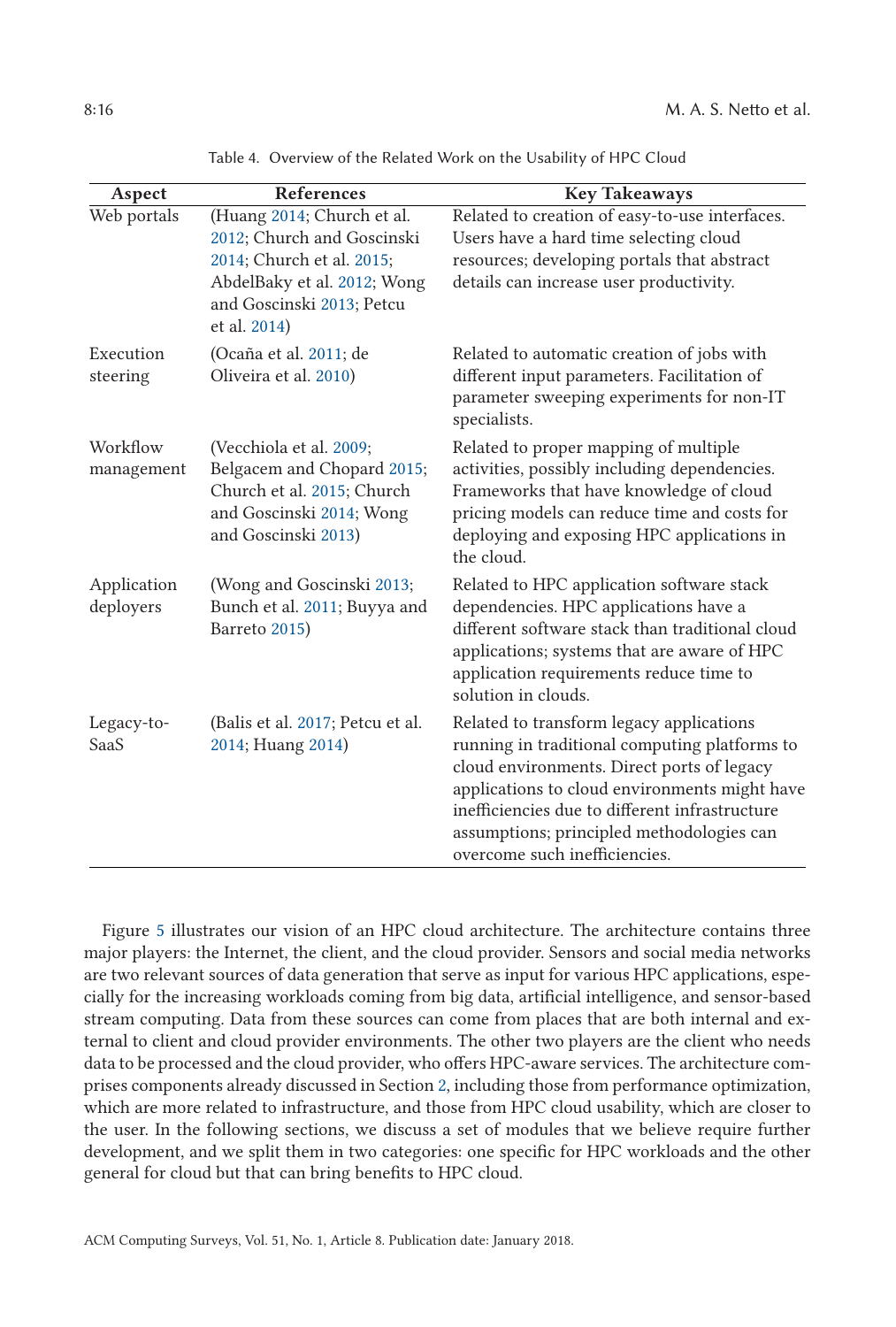# <span id="page-16-0"></span>HPC Cloud for Scientific and Business Applications 8:17



Fig. 5. Vision of an HPC cloud architecture comprising existing modules in the area of usability and performance optimization and modules that require further development. The latter modules have two categories: (i) HPC-aware modules and (ii) general cloud modules that bring benefit to HPC cloud.

# **3.1 HPC-Aware Modules**

In this section, we discuss challenges and research opportunities for five modules that require further development to meet the needs of HPC users. Although most of these modules are already available in various cloud providers, HPC users have different resource requirements and work style that limit the direct utilization of these modules.

*3.1.1 Resource Manager.* Cloud and HPC environments have distinct ways of managing computing resources. Cloud aims at consolidating applications into the same hardware to achieve economies of scale, which is possible due to virtualization technologies. To extract the best performance of a cloud environment, ongoing efforts have focused on increasing inter-VM isolation and reducing VM overhead. HPC environments, however, aim at bringing the highest performance possible from the infrastructure. User requests to access exclusively portions of a cluster are queued whenever resources are overloaded. One evident benefit of cloud computing is that no queues are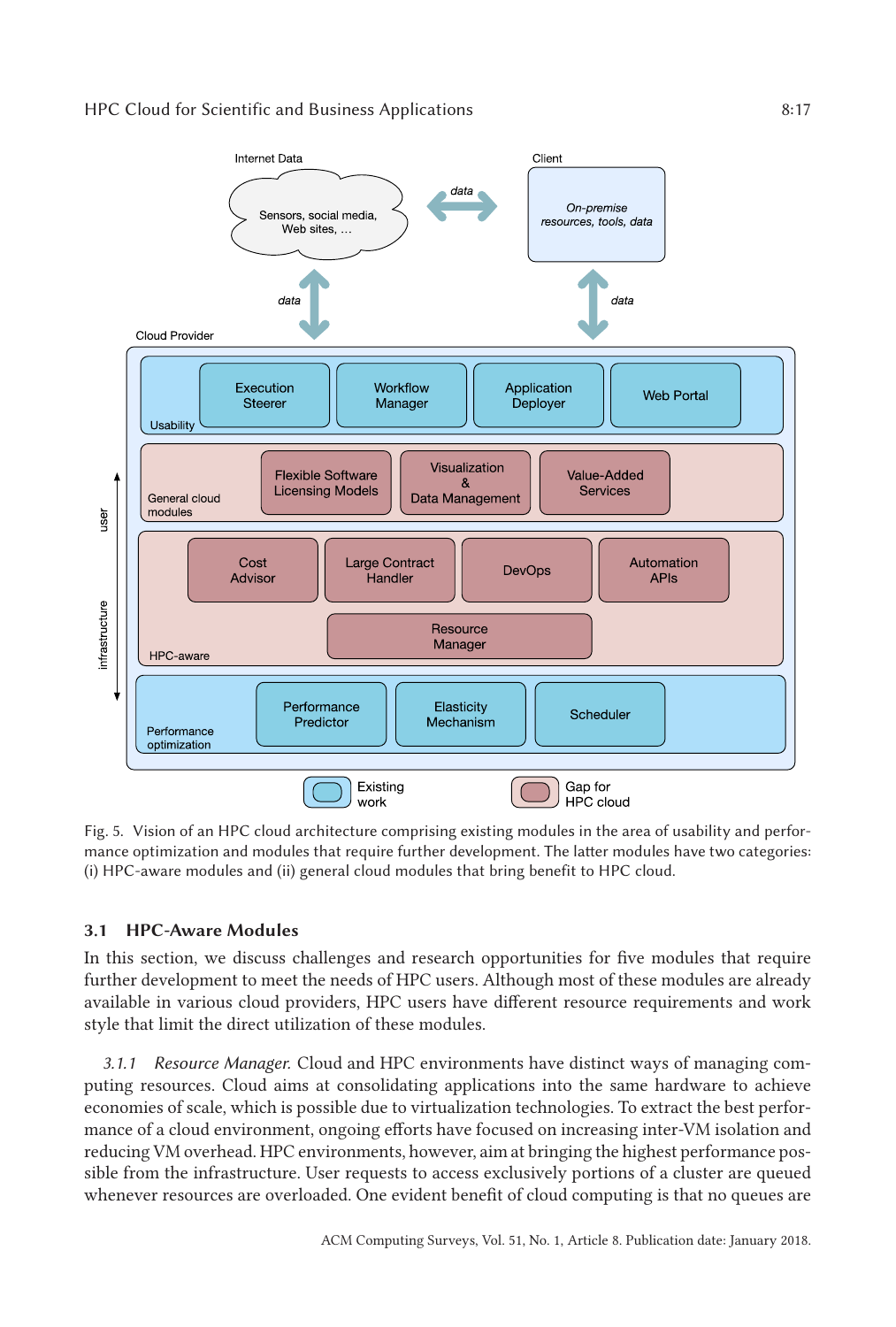required due to the "unlimited" availability of resources. In addition, HPC hardware, especially network, costs considerably more than that used to build traditional clouds. Hence, placing users in such hardware would be wasteful for cloud providers. Therefore, the challenge on HPC cloud resource management is to have sustainable business for cloud providers via economies of scale and to be able to offer users high performance. Research efforts could find this balance and use the same manager for both cloud and HPC users.

There are a few projects already in this area. For instance, Kocoloski et al. [\(2012\)](#page-26-0) introduced a system called *dual stack virtualization*, which consists of a VM manager that can host both HPC and commodity VMs depending on the level of isolation required by the users. The configurable level of isolation can relate to different prices that benefit both users and cloud providers.

To advance this area, we envision cloud providers offering queues and having pricing models that consider how long users are willing to wait to access HPC resources. This would allow providers to have more clusters fine tuned for certain types of workloads and for users to have different QoS with respect to the time to access resources. There are some efforts on providing flexible resource rental models for HPC cloud, such as those from Zhao and Li [\(2012\)](#page-28-0), who were motivated by the different interests from multiple parties when allocating resources. Their models are based on planning strategies that consider on-demand and spot instances. Resource managers can also have user-centric policies (Sherwani et al. [2004\)](#page-27-0) for management of shared HPC cloud resources that offer incentive for users to reveal true QoS requirements, such as deadlines to finalize application executions.

*3.1.2 Cost Advisor.* Cost advisors have become popular in several cloud providers. It is usually implemented as a simulator for users to specify their resource requirements and obtain cost estimations. Different from traditional cloud users who use this advisor to plan for hosting a service, HPC users need advice on how much their experiments will cost. Therefore, current cost advisors need to be adapted to support HPC users, and this is challenging because HPC user workflows involve tuning their applications and exploring scenarios via execution of several jobs. Such cost comes from software licenses and powerful computing resources that tend to be much more expensive than traditional lightweight VMs.

Researchers have been looking into solutions to handle cost predictions for HPC users. For instance, Aversa et al. [\(2011\)](#page-23-0) highlighted that cost is a critical issue for HPC cloud because applications are not optimized for an unknown and virtualized environment, and current charging mechanisms do not take into account the peculiarities of HPC users. They also noticed that such an advisory system for cost-related decisions is highly dependent on the user profile, which can vary from a typical HPC user who wonders about the execution time for her job and the configuration of resources to obtain the highest performance/cost ratio to a high-end user who cares more about performance.

Rak et al. [\(2015\)](#page-27-0) introduced an approach to help users have better predictions of performance and costs when running HPC in the cloud. Using their framework called *mOSAIC*, users can run simulations and benchmarks to give insights about application performance during the application development phase. Another example is the work from Li et al. [\(2011\)](#page-26-0), who investigated the problem of how to enhance interactivity for HPC cloud services. Their motivation is that HPC users have complex and expensive requirements. Therefore, for them, HPC cloud services are not only about helping users allocate resources but also about their interactions with the computing environment, which include their expectations. Their work allows users to predict how much longer a job will take to complete. Such information can help users reconfigure jobs, and authors showed that users can reduce costs with proper selection of resource configurations as the application reaches 10% to 20% of completion.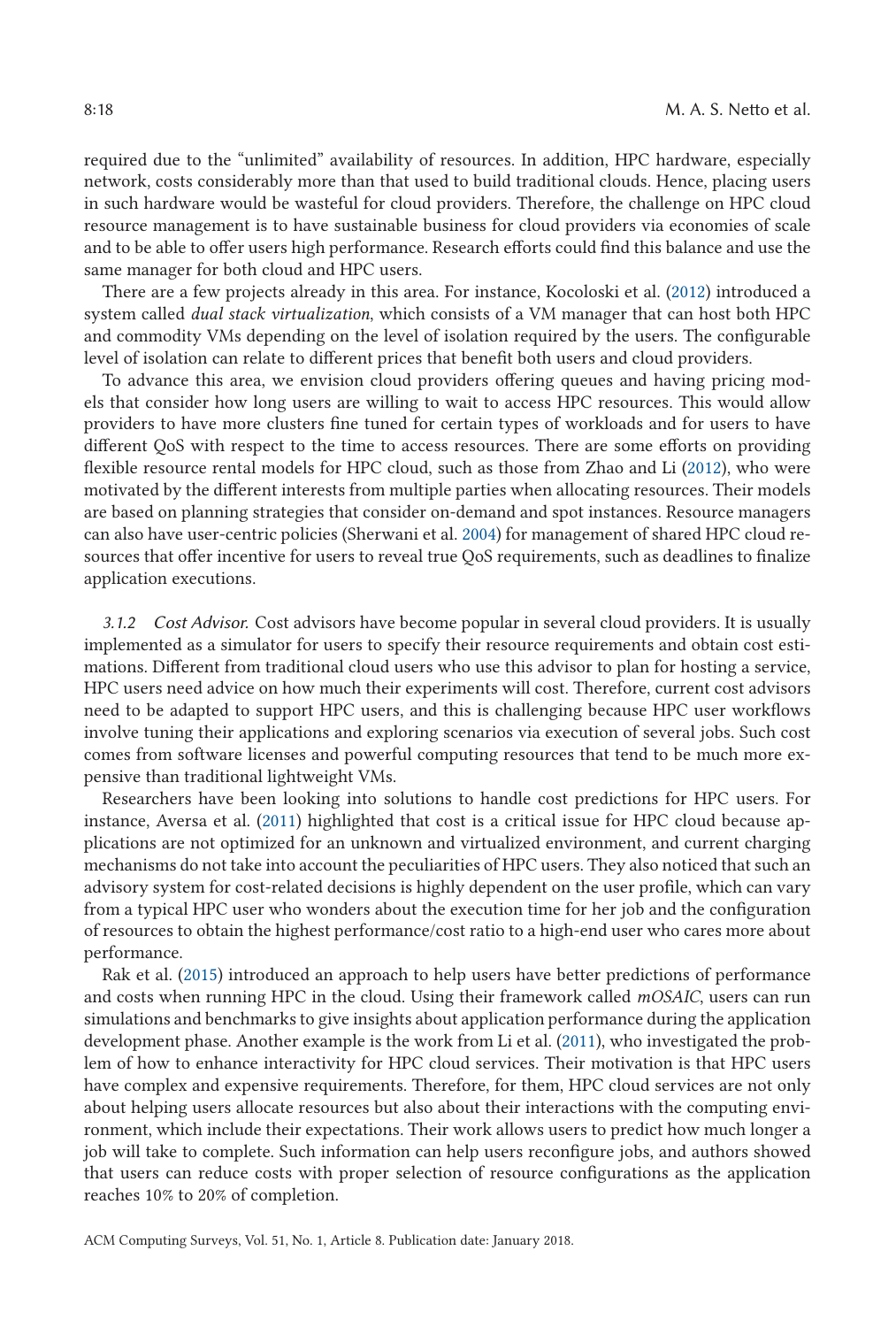The cost advisor module needs not only to be able to predict how long the jobs of a user will take to run but also how long an experiment composed of unknown jobs will take to run. HPC users usually run experiments in batches where they submit a group of jobs, analyze the produced results, and create new jobs based on the intermediate findings. Understanding this workflow and giving feedback to users on estimations of costs is crucial to see if the ongoing strategy of running experiments can meet budget restrictions (Silva et al. [2016\)](#page-27-0). Advisors also need to consider data storage and movement, which is common for HPC users.

*3.1.3 Large Contract Handler.* Most of the work presented in the survey comes from academic works, reflecting one community of HPC. Enterprises with large HPC demands also look for alternatives to run their compute-intensive applications. For these enterprises, current HPC pricing models may not be sustainable depending on their current HPC infrastructure utilization levels. If the utilization is high, it might be more beneficial for them to maintain their own clusters, but if they use their clusters for sporadic projects, cloud becomes a cost-beneficial alternative. For those enterprises with high cluster utilizations, cloud providers need to come up with sustainable models that are beneficial for them and for their clients. This is a challenging work and a rich opportunity for research projects, as it involves capacity planning, theory for sustainable business models, negotiation protocols for multiple parties, and admission control mechanisms.

For large users, such as enterprises, a contract model for the cloud might be more appropriate. This model works similarly to what is currently seen in other markets, such as energy: instead of buying energy on the spot, large users make contracts with electricity providers, for example. The objective of these contracts is to minimize risks, such as fluctuations in price and discontinuities in supply. In some cases, the contract model for clouds may impose some limitations in elasticity. A contract may specify a minimum and maximum size or amount of resources. For companies that have more predictable workloads, this can still be suitable, as by outsourcing infrastructure management, they can focus on their businesses. Even though there are few publications in the scientific literature in this aspect, there are requests for proposals (RFPs) that show some of these trends (General Accountabilty Office [2013;](#page-25-0) NOAA [2016\)](#page-26-0).

HPC environments are different from a traditional cloud infrastructure—clusters tend to have jobs with static number of resources, whereas cloud computing supports execution of elastic jobs on shared resources. It would be expensive, and a waste, to set up clusters with InfiniBand for users who do not run HPC jobs. Therefore, clusters with such high-speed networks need to be well sized because they are not easily expanded/shrunk compared to traditional cloud environments. It is then crucial for the cloud provider to have proper estimates of the demand to use such clusters. In addition, relying on a single client to rent a cluster may have negative impact if the cluster is not rented at full capacity or, even worse, if the client gives up on using the cluster.

One possible sustainable model is a multiparty contract, where multiple parties can have a contract with a cloud provider to create a managed infrastructure that can meet the demand of a group of clients. This helps clients have reduced costs and a cloud provider to set up an HPC environment that is suitable and easier to manage and reduces risks. In this contractual model, cloud providers could offer partitions of large clusters with high-speed networks that they can offer to multiple clients. Whenever clients ask for more resources, depending on the overall demand of all or part of the clients, the cloud provider can increase the cluster size.

*3.1.4 DevOps.* DevOps aims at integrating development (Dev) and operations (Ops) efforts to enable faster software delivery (Hüttermann [2012\)](#page-25-0). DevOps has become popular with the maturity of cloud computing as an important mechanism for both development and hosting of services. In the HPC world, where most applications are still built to run on on-premise clusters, there are still several opportunities to create tools to support DevOps for HPC workloads and platforms—the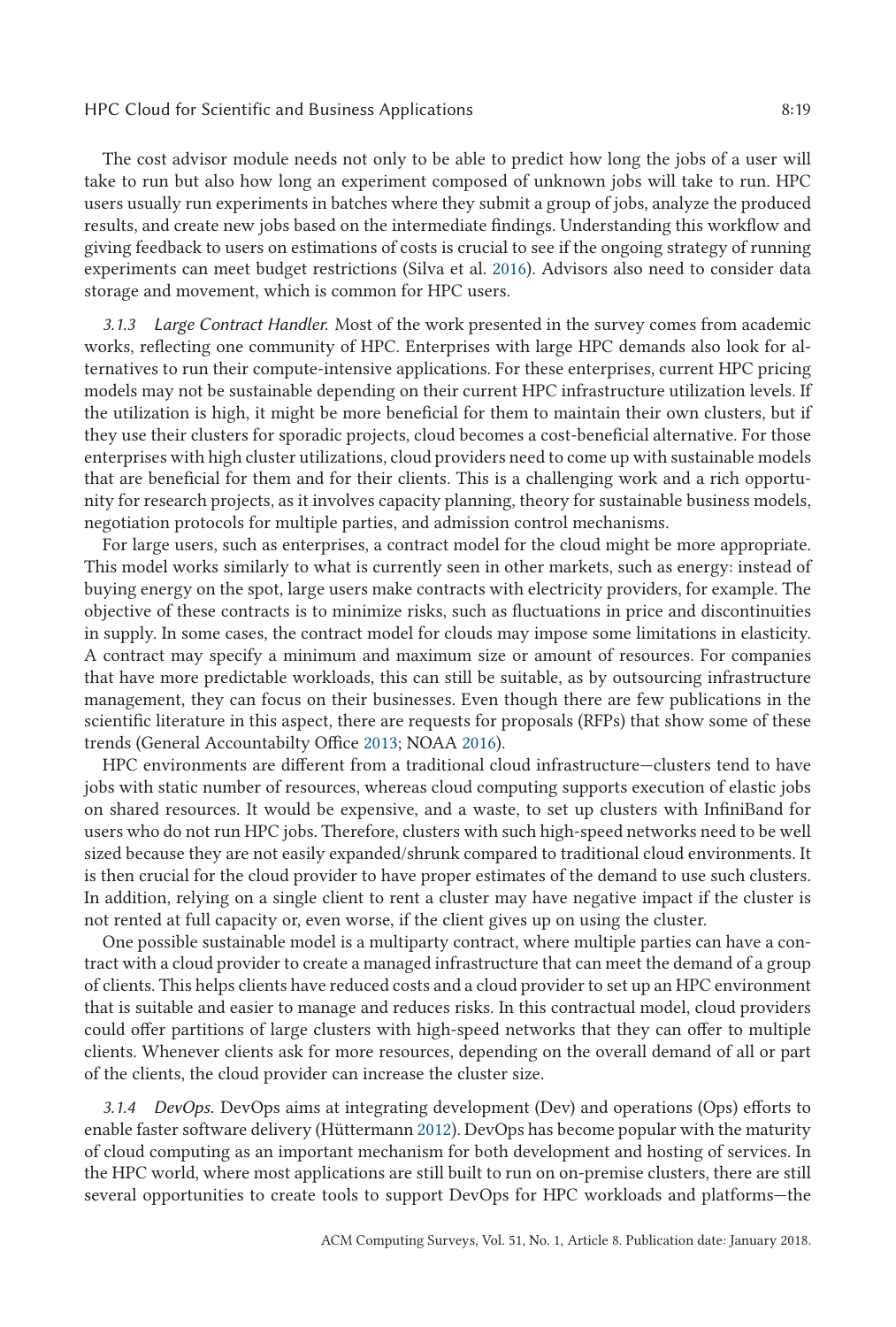challenge is that HPC workloads are resource intensive and tests can become financially prohibitive. A few projects are pursuing the development of such technologies. For instance, the work from Rak et al. [\(2015\)](#page-27-0), presented in the previous section, helps developers have insights on application performance, which is an important component of DevOps for the HPC community.

Tests of HPC applications can be much more complex and resource consuming than traditional Web applications being hosted in clouds. With regard to the fact that HPC software developers try their best to develop applications that not only work but are optimized to run in parallel using several resources, the development workflow can become slow. In addition, as cloud resources are usually not exclusive, the performance of the application under development can vary each time the developer runs a test. Therefore, there is a great opportunity for researchers working with DevOps for HPC to create a set of services to facilitate software development. HPC users would benefit from research studies to help understand the balance between different types of tests (those with lighter or heavier resource consumers) considering the various possible performance levels that cloud can offer. DevOps for HPC could also facilitate the use of elasticity (da Rosa Righi et al. [2016\)](#page-24-0), which is a key differentiator of cloud computing compared to traditional cluster environments. As DevOps explores the concept of tests, in an HPC cloud environment, it could also consider different prices for using computing resources depending on estimations of the type of tests necessary to run and the tolerable resource noise from other users.

*3.1.5 Automation APIs.* Despite many efforts to create GUIs that allow drag-and-drop of components for software development and execution, automation is a cultural aspect that needs to be considered for the HPC community. The more automation, the more comfortable HPC users will be with a cloud platform. Examples of activities that require automation APIs are running a software system with hundreds or thousands of different input parameters, automating when a job should be executed in the cloud or on premises, and defining when new resources should be allocated or existing ones should be released.

Moreover, several HPC users have job submission scripts that were refined over the years. Scientific and business users also have scripts that handle data input and output. Such scripts need to be leveraged so that users do not start in the cloud from scratch. The challenge in the area of automation APIs is to be able to reuse existing scripts from traditional HPC environments and be able to easily extend them to explore the peculiarities and benefits of cloud, such as elasticity and management of resource allocation as a function of the available budget that the users have to run jobs. Researchers with background in software engineering can play a key role on how to achieve a great level of simplicity on this process. Researchers with a background in the humancomputer interface can perform studies to understand which mechanisms of automation increase the productivity of users in this platform.

#### **3.2 General Cloud Modules**

In this section, we discuss challenges and research opportunities for three general cloud modules that bring benefits to HPC cloud environments.

*3.2.1 Visualization and Data Management.* Usually data management and visualization are handled separately, and we claim here that they need to be more integrated, especially considering HPC and big data. It is well known that data movement between on-premise and cloud infrastructure is a road blocker for some users (Gantikow et al. [2015\)](#page-25-0). Therefore, it is essential for a cloud provider to offer a service that helps users determine which data needs to be moved from one place to another. It is common for HPC users to process data in batches, with analysis and planning happening between batches. Visualization and data management, when integrated, can minimize data movement, allowing users to analyze intermediate results via remote visualization. Then, when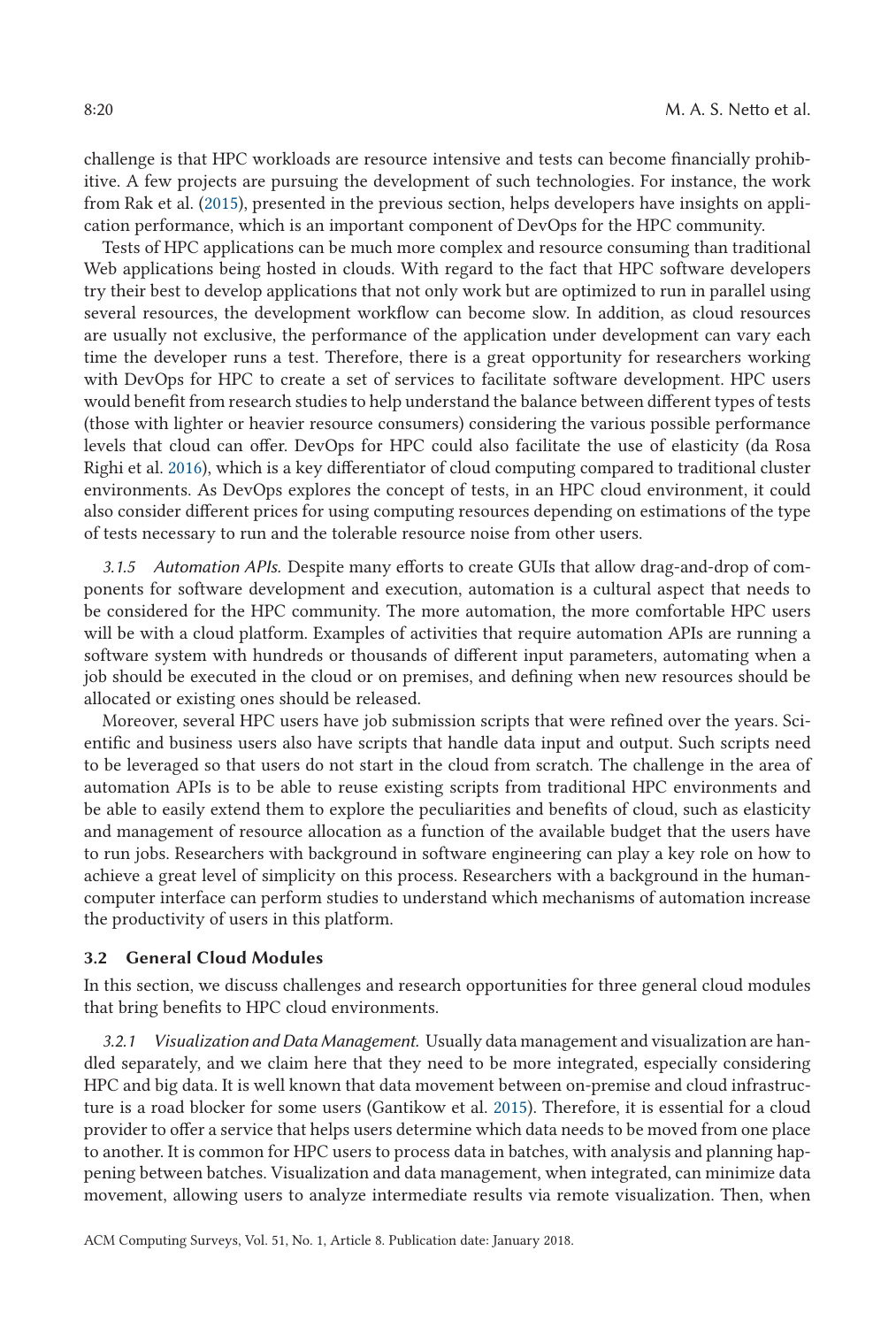ultimately needed, data can be transferred. This is a challenging area because it involves detection and modeling of user experience, predictors related to time and costs, and proper visualizations that bring value to users.

To create this module, multiple software components need to be in place. One of them is an estimator to help users determine the amount of time to transfer data between cloud and onpremise environments. Another component needs to be created to determine if a user is inside a session—that is, the user is submitting a stream of jobs with regular think times between new batches of jobs (Zakay and Feitelson [2012\)](#page-28-0). By determining if the user is in a session, it is possible to provide proper suggestions on transferring data versus visualizing it remotely. The determination of the think time can also serve as a clue to understand if most of the time between the submission of new jobs is consumed by the user data analysis or the data transfer itself.

It is also relevant to enable users to verify the progress of their executions with rich visualizations. Users could monitor different metrics at both the system level and application level. These visualizations may help users identify if it is worth downloading data or even continuing their ongoing executions, which would then save precious time and money. Some of these visualizations could be done by using intermediate output files generated by applications. If users are working with popular applications, cloud providers could offer them such visualizations as a service in their platforms.

*3.2.2 Flexible Software Licensing Models.* For some industries, HPC software licenses are expensive. As pointed out in the UberCloud reports (Gentzsch and Yenier [2013,](#page-25-0) [2014\)](#page-25-0), users still face unpredictable bills, especially as they lack precise information on how long they need to run their applications and therefore for how long they will need to use software licenses.

There are several types of software licenses, including pay-per-use licenses, shared licenses, floating licenses, site licenses, end-user licenses, and multifeature licenses. Most existing HPC software systems offer licenses to enable their usage on on-premise user environments, which can be single servers or computer clusters. Over time, software companies are enabling cloud pay-per-use licenses.

We claim here that having more flexible software licensing models can help users and cloud and software providers reduce costs and increase usability, respectively. Usage of a software system may not be flat nor peaky for some users. It may happen for periods of a few months and for a few hours a day, and therefore pay-per-use licenses depending on the prices may not be cost effective for the users, which leads them to look for alternative software systems. A cloud provider, with possible partnerships of software companies, could offer flexible software licenses depending on the usage profile of the users, which could be predefined or learned over time. Apart from bringing costs down to users, such flexibility may help users better determine their license expenses in advance, which is critical in HPC settings. In addition, this flexibility allows software companies to have broader usage of their software and cloud providers to attract more users to their environments. Multiparty licenses, involving multiple clients through a marketplace, could also help reduce costs and increase usage of SaaS. Apart from a cultural change required by several companies to start exploring more the usage models of cloud, an interesting research area is to monitor access to software licenses and bring hints to the software owners on the value of different license models per client. This involves analytics and software consumption predictions.

*3.2.3 Value-Added Cloud Services.* As cloud computing matured, providers started building services on top of infrastructure resources, building higher-value services for users. One example of value-added cloud services is the addition of machine learning APIs to major providers' clouds, such as IBM Bluemix, Google Cloud Platform, and Microsoft Azure. Most of the services currently available in these clouds are meant for users to consume already-existing APIs of pretrained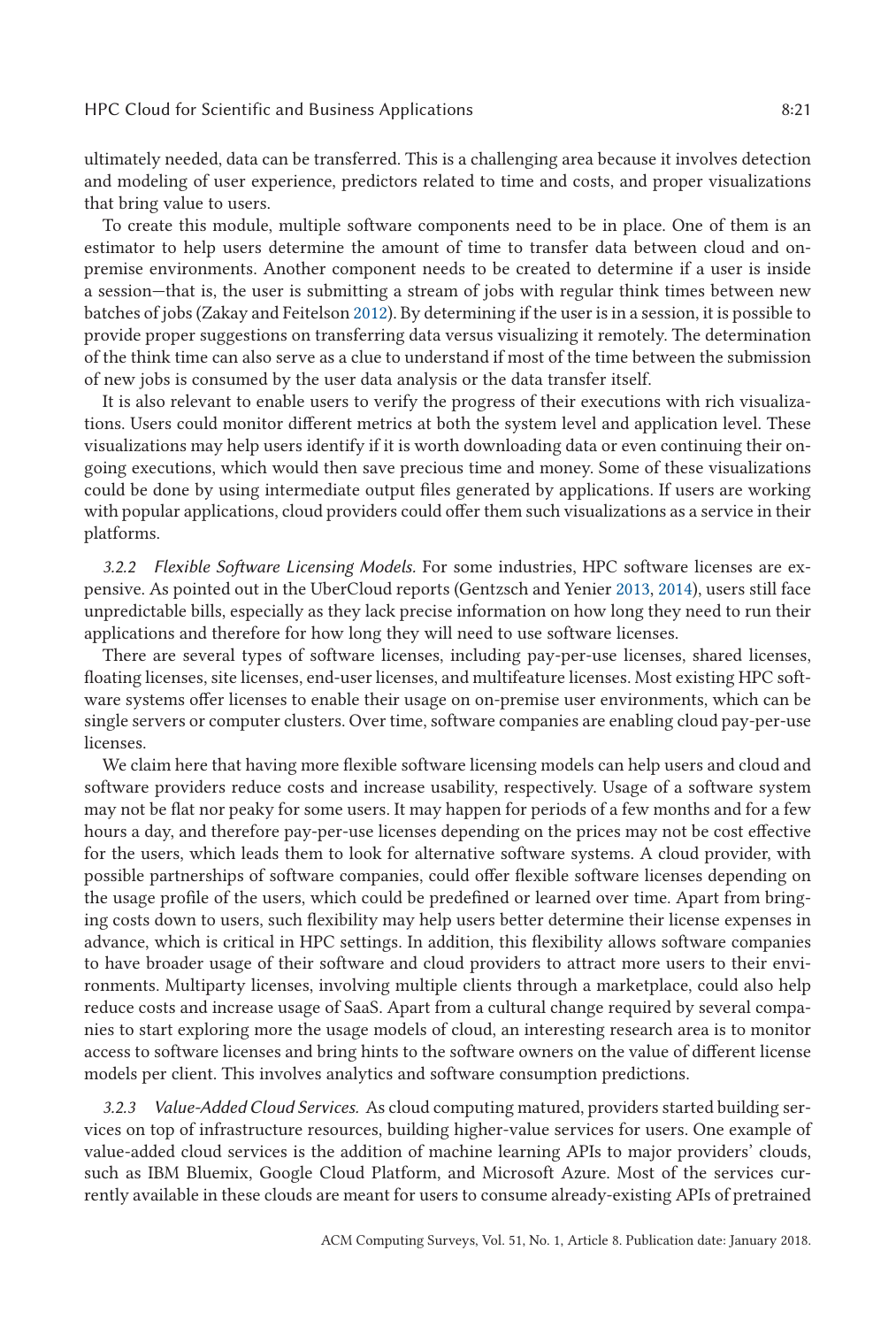| Module                                | Importance                                                                           | Research                                                                                                                      |
|---------------------------------------|--------------------------------------------------------------------------------------|-------------------------------------------------------------------------------------------------------------------------------|
|                                       | <b>HPC-Aware Modules</b>                                                             |                                                                                                                               |
| Resource manager                      | Improve cloud performance<br>for HPC workloads.<br>sustainable HPC cloud<br>business | Handle HPC and cloud workloads<br>under same management, new pricing<br>models based on queue, support for<br>queues in cloud |
| Cost advisor                          | Avoid unexpected costs for<br>users                                                  | Understand user workflow, predict<br>future jobs and their performance                                                        |
| Large contract<br>handler             | Sustainable HPC cloud<br>business for cloud providers<br>and clients                 | Technology to allow simplified<br>contracts for large users, facilitation of<br>multiparty contracts                          |
| DevOps                                | Bring DevOps benefits to<br>HPC users                                                | Handle variable performance, minimize<br>costs with resources, predict<br>performance for various environments                |
| <b>Automation APIs</b>                | Keep HPC user tooling in<br>cloud environment<br><b>General Cloud Modules</b>        | Simplify migration of HPC scripts to<br>cloud, and easily add cloud<br>functionalities to them                                |
| Visualization and<br>data management  | Improve user experience and<br>reduce storage and data<br>transfer costs             | Identify user workflow, predict data<br>transfer costs                                                                        |
| Flexible software<br>licensing models | Reduce costs for providers<br>and clients                                            | Software licensing models based on<br>user workflows, multiparty licenses                                                     |
| Value-added cloud<br>services         | Easy-to-use services for<br>application development                                  | Encapsulate and optimize complex<br>services to accelerate development                                                        |

Table 5. Summary of Research Challenges to Enhance HPC Cloud Capabilities

models. Some providers allow users to upload user-trained models for making predictions using, such as TensorFlow (Abadi et al. [2016\)](#page-23-0) trained models. Current trends suggest that the need to execute machine learning algorithms will increase in the coming years, and although deep learning methods have achieved very good performance in various domains, training procedures still lack in scalability when using stochastic gradient descent (SGD) (Keuper and Preundt [2016;](#page-26-0) Bhardwaj and Cong [2016\)](#page-23-0), the default optimization method for neural networks. To improve the scalability of SGD-based learning algorithms, work has to be done in areas such as reducing communication overhead, parallelization of matrix operations, and effective data organization and distribution problems that the HPC community has experience solving. Improving the scalability of such algorithms would allow for better resource usage and larger HPC cloud clusters for machine learning (Awan et al. [2017\)](#page-23-0).

As we observed, there are several research directions in the area of HPC cloud. We have highlighted ongoing research in this article, and in this section we described what we believe needs further work from the research community. Table 5 summarizes these challenges.

# **4 CONCLUDING REMARKS**

This article introduced a taxonomy and survey for the existing efforts in HPC cloud and a vision architecture to expand HPC cloud adoption with its respective research opportunities and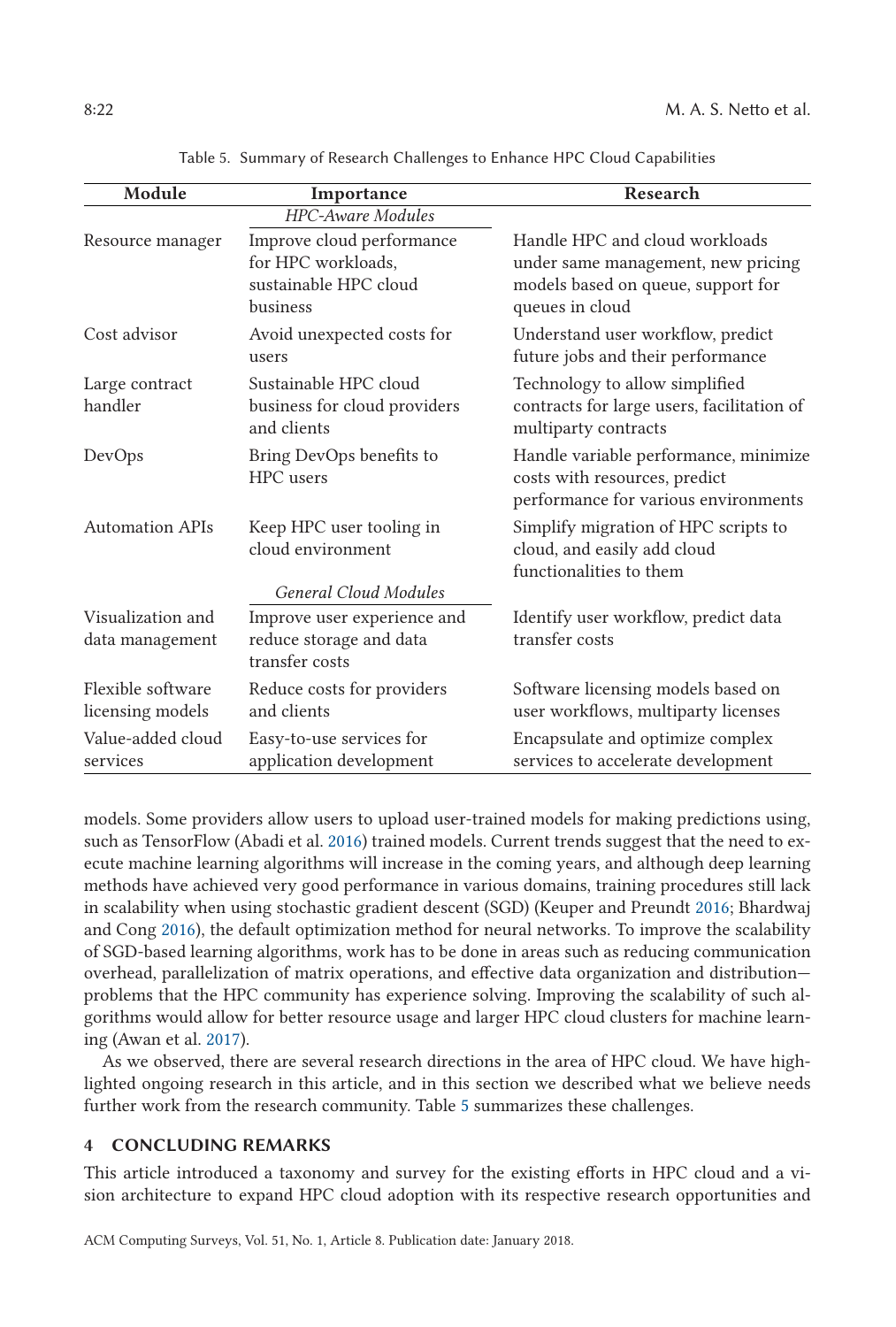challenges. In the past years, cloud technologies became more mature, being able to support not only those initial e-commerce applications but also more complex traditional HPC, big data, and artificial intelligence applications.

The attempts of moving applications with heavy CPU and memory requirements to the cloud started by verifying the cost benefit of running those applications in the cloud against running them on already owned on-premise clusters. Various researchers used well-known HPC benchmarks and a few applications also common in the area. The goal was to understand not only performance but also monetary costs and how sustainable it would be to decommission their own clusters and move everything to the cloud. The main conclusion was that applications that were compute intensive and with high interprocessor communication could not scale well in the cloud, especially due to the lack of low-latency networks such as InfiniBand. However, a strong support seemed to be present when talking about embarrassingly parallel applications, which showed good performance with current cloud resources. There was also a visible concern about the difference of performance for multiple executions using the same group of allocated resources, which comes due to the resource-sharing aspect of cloud computing.

Meanwhile, several other efforts started to emerge. Researchers started to question the time to provision new machines in the cloud, how cloud could host services to help researchers with no IT background, and how to properly allocate resources in the cloud, with a great focus on hybrid clouds. From a business point of view, hybrid clouds seem to be the current model that brings sustainability for several companies with HPC workloads. With this model, it is possible to leverage existing computing infrastructure, and depending on the peak demands, part of workloads can be moved temporarily to the cloud. The amount of workload that should be moved to the cloud is highly dependent on the actual usage of existing resources—if the utilization level is low, a strategy to reduce fixed capacity and use cloud for peak demands may become a cost-effective alternative.

With the increase of microservices, and technologies for DevOps, transforming existing HPC applications into SaaS that are able to abstract the infrastructure layers can become a trend to make HPC more popular. In addition, research efforts can drive a better understanding of sustainable resource allocation pricing models for both cloud providers and HPC users. From a resource management perspective, it is well known that in some environments, users have the feeling of having access to free resources, making them allocate resources without assessing their actual needs. With cloud bringing the monetary aspect, user behavior may change in HPC settings, which also calls for research arms to have a better understanding about this shift.

As the in-house and cloud environments evolve, new technologies will appear. In this article, we focused on what has been done in the HPC cloud area. However, much research is devoted to technologies that are not essentially HPC cloud, but that will eventually make it to this environment. For example, new virtualization and containers technologies (Pahl et al. [2017;](#page-27-0) Zhang et al. [2016;](#page-28-0) Xavier et al. [2013\)](#page-27-0) have been evolving and will play a role to reduce the performance gap between on-premise clusters and public clouds. Moreover, fast and low-latency networks will become more common4,5 (Zahid et al. [2016;](#page-28-0) Zhang et al. [2016,](#page-28-0) [2017\)](#page-28-0) and may reshape the current offerings found in the cloud. New accelerators, such as GPUs (Giunta et al. [2010;](#page-25-0) Jermain et al. [2016;](#page-26-0) Li et al. [2017\)](#page-26-0), FPGAs (Iordache et al. [2016;](#page-25-0) Kachris and Soudris [2016\)](#page-26-0), TPUs (Jouppi et al. [2017\)](#page-26-0), and frameworks, will become more pervasive and may make viable applications that currently are not present in the cloud environment.

Our main goal was to introduce a much broader perspective of interesting challenges and opportunities that HPC cloud can bring to researchers and practitioners. This is particularly relevant,

<sup>4</sup>ProfitBricks Network: <https://www.profitbricks.com/cloud-networks.>

 $^5$ Azure Network: <https://azure.microsoft.com/en-us/pricing/details/cloud-services/.>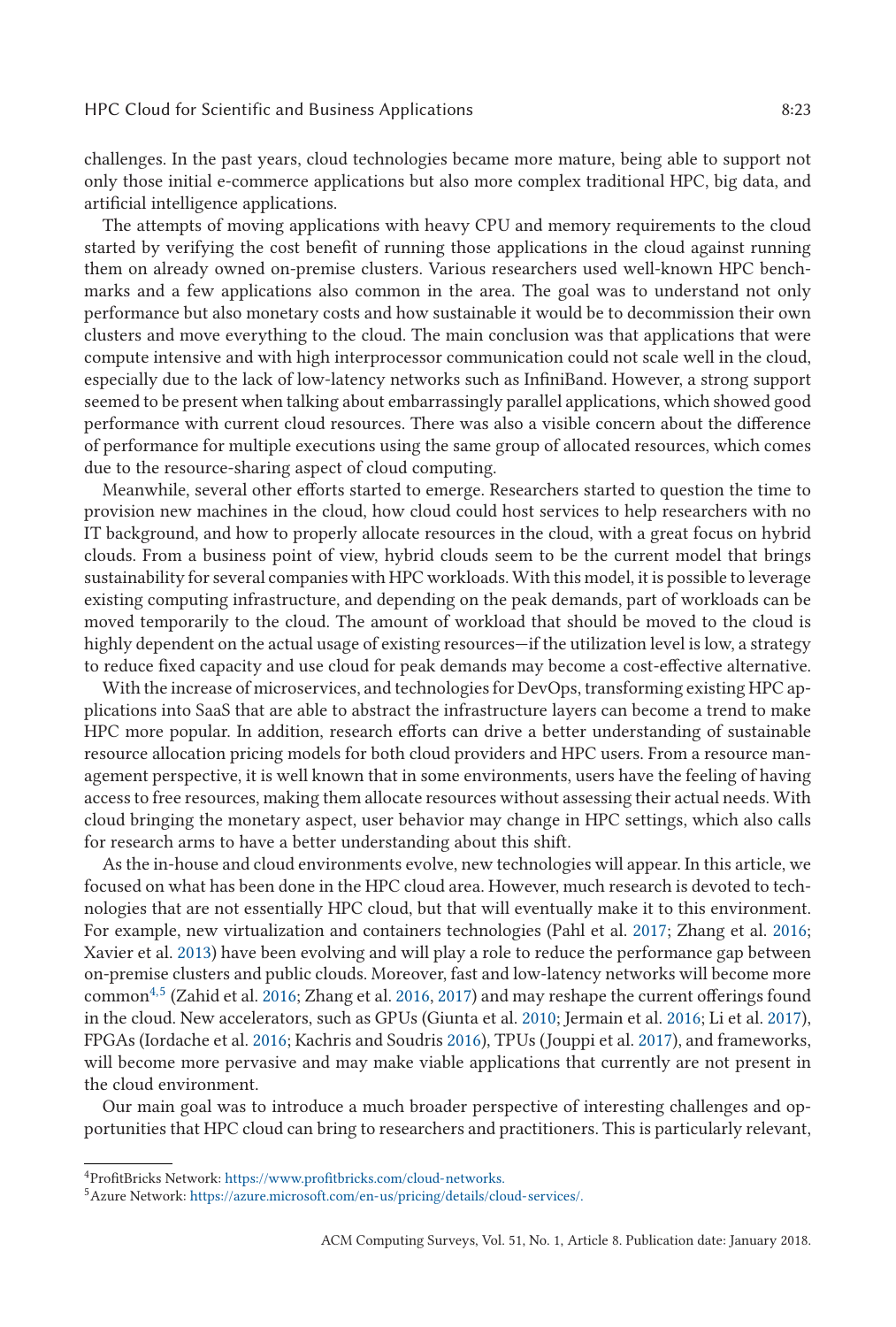<span id="page-23-0"></span>as HPC cloud platforms can become essential for new engineering and scientific discoveries, especially as the HPC community starts to embrace new workloads coming from big data and artificial intelligence.

# **ACKNOWLEDGMENTS**

We thank the anonymous reviewers for their helpful comments in the preparation of this article.

#### **REFERENCES**

- Martín Abadi, Paul Barham, Jianmin Chen, Zhifeng Chen, Andy Davis, Jeffrey Dean, Matthieu Devin, et al. 2016. Tensor-Flow: A system for large-scale machine learning. In *Proceedings of the 12th USENIX Symposium on Operating Systems Design and Implementation (OSDI'16).* 265–283.
- Moustafa AbdelBaky, Javier Diaz-Montes, Michael Johnston, Vipin Sachdeva, Richard L. Anderson, Kirk E. Jordan, and Manish Parashar. 2014. Exploring HPC-based scientific software as a service using CometCloud. In *Proceedings of the International Conference on Collaborative Computing: Networking, Applications, and Worksharing (CollaborateCom'14)*. IEEE, Los Alamitos, CA, 35–44.
- Moustafa AbdelBaky, Manish Parashar, Kirk Jordan, Hyunjoo Kim, Hani Jamjoom, Zon-Yin Shae, Gergina Pencheva, et al. 2012. Enabling high-performance computing as a service. *Computer* 45, 10, 72–80.

Amazon. 2017a. Amazon Web Services. Retrieved December 5, 2017, from <https://aws.amazon.com.>

- Amazon. 2017b. Amazon Web Services (HPC). Retrieved December 5, 2017, from <https://aws.amazon.com/hpc/.>
- Michael Armbrust, Armando Fox, Rean Griffith, Anthony D. Joseph, Randy Katz, Andy Konwinski, Gunho Lee, et al. 2010. A view of cloud computing. *Communications of the ACM* 53, 4, 50–58.
- J. P. Ashwini, C. Divya, and H. A. Sanjay. 2013. Efficient resource selection framework to enable cloud for HPC applications. In *Proceedings of the 4th International Conference on Computer and Communication Technology (ICCCT'13)*. IEEE, Los Alamitos, CA, 34–38.
- Marcos D. Assunção, Rodrigo N. Calheiros, Silvia Bianchi, Marco A. S. Netto, and Rajkumar Buyya. 2015. Big data computing and clouds: Trends and future directions. *Journal of Parallel and Distributed Computing* 79, 3–15.
- Rocco Aversa, Beniamino Di Martino, Massimiliano Rak, Salvatore Venticinque, and Umberto Villano. 2011. Performance prediction for HPC on clouds. In *Cloud Computing: Principles and Paradigms.* Wiley, 437–456.
- Ammar Ahmad Awan, Khaled Hamidouche, Jahanzeb Maqbool Hashmi, and Dhabaleswar K. Panda. 2017. S-Caffe: Codesigning MPI runtimes and Caffe for scalable deep learning on modern GPU clusters. In *Proceedings of the 22nd ACM SIGPLAN Symposium on Principles and Practice of Parallel Programming*. ACM, New York, NY, 193–205.
- Mehdi Bahrami and Mukesh Singhal. 2015. *The Role of Cloud Computing Architecture in Big Data*. Springer International Publishing, 275–295.
- David H. Bailey, Eric Barszcz, John T. Barton, David S. Browning, Robert L. Carter, Leonardo Dagum, Rod A. Fatoohi, et al. 1991. The NAS parallel benchmarks. *International Journal of Supercomputing Applications* 5, 3, 63–73.
- Bartosz Balis, Kamil Figiela, Konrad Jopek, Maciej Malawski, and Maciej Pawlik. 2017. Porting HPC applications to the cloud: A multi-frontal solver case study. *Journal of Computational Science* 18, 106–116.
- Denilson Barbosa, Ioana Manolescu, and Jeffrey Xu Yu. 2009. Microbenchmark. In *Encyclopedia of Database Systems*, L. Liu and T. Ozsu (Eds.). Springer, Boston, MA, 1737.
- Mohamed Ben Belgacem and Bastien Chopard. 2015. A hybrid HPC/cloud distributed infrastructure: Coupling EC2 cloud resources with HPC clusters to run large tightly coupled multiscale applications. *Future Generation Computer Systems* 42, 11–21.
- G. Bruce Berriman, Gideon Juve, Ewa Deelman, Moira Regelson, and Peter Plavchan. 2010. The application of cloud computing to astronomy: A study of cost and performance. In *Proceedings of the IEEE International Conference on e-Science*. IEEE, Los Alamitos, CA.
- Onkar Bhardwaj and Guojing Cong. 2016. Practical efficiency of asynchronous stochastic gradient descent. In *Proceedings of the Workshop on Machine Learning in High Performance Computing Environments*. IEEE, Los Alamitos, CA, 56–62.
- N. J. Boden, D. Cohen, R. E. Felderman, A. E. Kulawik, C. L. Seitz, J. N. Seizovic, and Wen-King Su. 1995. Myrinet: A gigabit-per-second local area network. *IEEE Micro* 15, 1, 29–36.
- Julian Borrill, Jonathan Carter, Leonid Oliker, David Skinner, and Rupak Biswas. 2005. Integrated performance monitoring of a cosmology application on leading HEC platforms. In *Proceedings of the International Conference on Parallel Processing*. IEEE, Los Alamitos, CA, 119–128.
- Chris Bunch, Navraj Chohan, Chandra Krintz, and Khawaja Shams. 2011. Neptune: A domain specific language for deploying HPC software on cloud platforms. In *Proceedings of the 2nd International Workshop on Scientific Cloud Computing*. ACM, New York, NY, 59–68.
- Rajkumar Buyya. 1999. *High Performance Cluster Computing*. Prentice Hall, Upper Saddle River, NJ.

ACM Computing Surveys, Vol. 51, No. 1, Article 8. Publication date: January 2018.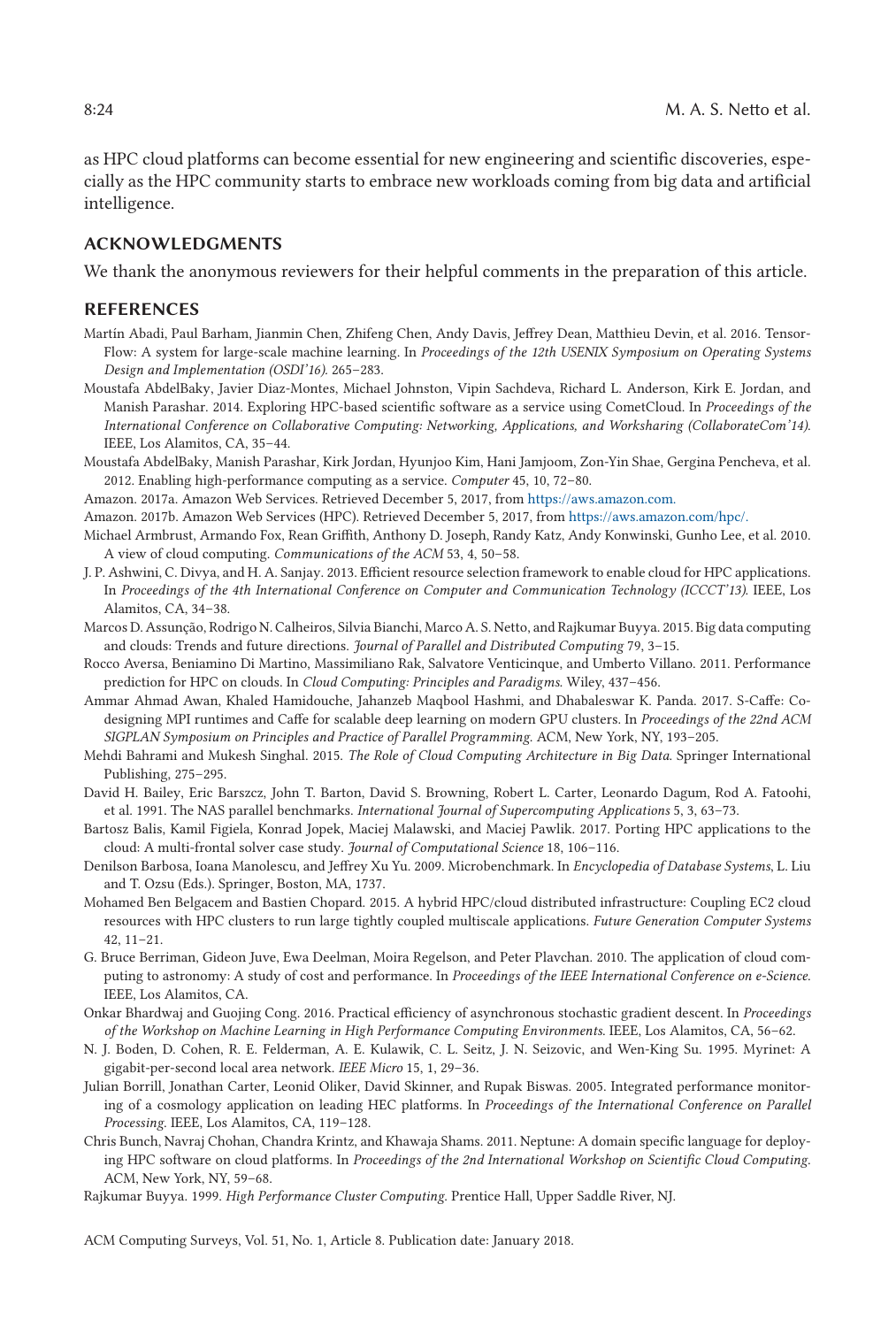## <span id="page-24-0"></span>HPC Cloud for Scientific and Business Applications 8:25

- Rajkumar Buyya and Diana Barreto. 2015. Multi-cloud resource provisioning with Aneka: A unified and integrated utilisation of Microsoft Azure and Amazon EC2 instances. In *Proceedings of the International Conference on Computing and Network Communications (CoCoNet'15)*. IEEE, Los Alamitos, CA.
- Rajkumar Buyya, Chee Shin Yeo, Srikumar Venugopal, James Broberg, and Ivona Brandic. 2009. Cloud computing and emerging IT platforms: Vision, hype, and reality for delivering computing as the 5th utility. *Future Generation Computer Systems* 25, 6, 599–616.
- Adam G. Carlyle, Stephen L. Harrell, and Preston M. Smith. 2010. Cost-effective HPC: The community or the cloud? In *Proceedings of the International Conference on Cloud Computing Technology and Science (CloudCom'10)*. IEEE, Los Alamitos, CA, 169–176.
- Henri Casanova, Arnaud Legrand, Dmitrii Zagorodnov, and Francine Berman. 2000. Heuristics for scheduling parameter sweep applications in grid environments. In *Proceedings of the 9th Heterogeneous Computing Workshop*. IEEE, Los Alamitos, CA, 349–363.
- Brent Chun, David Culler, Timothy Roscoe, Andy Bavier, Larry Peterson, Mike Wawrzoniak, and Mic Bowman. 2003. PlanetLab: An overlay testbed for broad-coverage services. *SIGCOMM Computer Communication Review* 33, 3, 3–12.
- Phillip Church and Andrzej Goscinski. 2011. IaaS clouds vs. clusters for HPC: A performance study. In *Proceedings of the International Conference on Cloud Computing, GRIDs, and Virtualization*.
- Philip Church, Andrzej Goscinski, and Christophe Lefvre. 2015. Exposing HPC and sequential applications as services through the development and deployment of a SaaS cloud. *Future Generation Computer Systems* 4344, 0, 24–37.
- Philip Church, Adam Wong, Michael Brock, and Andrzej Goscinski. 2012. Toward exposing and accessing HPC applications in a SaaS cloud. In *Proceedings of the International Conference on Web Services (ICWS'12)*. IEEE, Los Alamitos, CA, 692– 699.
- Philip C. Church and Andrzej M. Goscinski. 2014. A survey of cloud-based service computing solutions for mammalian genomics. *IEEE Transactions on Services Computing* 7, 4, 726–740.
- Adam Coates, Brody Huval, Tao Wang, David J. Wu, Bryan Catanzaro, and Andrew Y. Ng. 2013. Deep learning with COTS HPC systems. In *Proceedings of the 30th International Conference on Machine Learning*.
- Renato L. F. Cunha, Eduardo R. Rodrigues, Leonardo P. Tizzei, and Marco A. S. Netto. 2017. Job placement advisor based on turnaround predictions for HPC hybrid clouds. *Future Generation Computer Systems* 67, 35–46.
- Rodrigo da Rosa Righi, Vinicius Facco Rodrigues, Cristiano André da Costa, Guilherme Galante, Luis Carlos Erpen De Bona, and Tiago Ferreto. 2016. Autoelastic: Automatic resource elasticity for high performance applications in the cloud. *IEEE Transactions on Cloud Computing* 4, 1, 6–19.
- Marcos Dias de Assuncao, Alexandre di Costanzo, and Rajkumar Buyya. 2009. Evaluating the cost-benefit of using cloud computing to extend the capacity of clusters. In *Proceedings of the 18th ACM International Symposium on High Performance Distributed Computing*.
- Daniel de Oliveira, Eduardo Ogasawara, Fernanda Baião, and Marta Mattoso. 2010. SciCumulus: A lightweight cloud middleware to explore many task computing paradigm in scientific workflows. In *Proceedings of the 2010 IEEE 3rd International Conference on Cloud Computing (CLOUD'10)*. IEEE, Los Alamitos, CA, 378–385.
- Jeffrey Dean and Sanjay Ghemawat. 2008. MapReduce: Simplified data processing on large clusters. *Communications of the ACM* 51, 1, 107–113.
- Jack J. Dongarra, Piotr Luszczek, and Antoine Petitet. 2003. The LINPACK benchmark: Past, present and future. *Concurrency and Computation: Practice and Experience* 15, 9, 803–820.
- Ifeanyi P. Egwutuoha, Shiping Chen, David Levy, and Rafael Calvo. 2013. Cost-effective cloud services for HPC in the cloud: The IaaS or the HaaS? In *Proceedings of the International Conference on Parallel and Distributed Processing Techniques and Applications (PDPTA'13)*. 217.
- Jaliya Ekanayake and Geoffrey Fox. 2009. High performance parallel computing with clouds and cloud technologies. In *Proceedings of the International Conference on Cloud Computing*. 20–38.
- Huston Eubank. 2003. *Design Recommendations for High Performance Data Centers*. Rocky Mountain Institute.
- C. Evangelinos and C. Hill. 2008. Cloud computing for parallel scientific HPC applications: Feasibility of running coupled atmosphere-ocean climate models on Amazon's EC2. In *Proceedings of the Workshop on Cloud Computing and Its Applications (CCA'08)*.
- Roberto R. Expósito, Guillermo L. Taboada, Sabela Ramos, Juan Touriño, and Ramón Doallo. 2013. Performance analysis of HPC applications in the cloud. *Future Generation Computer Systems* 29, 1, 218–229.
- Pei Fan, Zhenbang Chen, Ji Wang, Zibin Zheng, and Michael R. Lyu. 2012. Topology-aware deployment of scientific applications in cloud computing. In *Proceedings of the International Conference on Cloud Computing (CLOUD'12)*.
- Pei Fan, Zhenbang Chen, Ji Wang, Zibin Zheng, and Michael R. Lyu. 2014. A topology-aware method for scientific application deployment on cloud. *International Journal of Web and Grid Services* 10, 4, 338–370.
- Dror G. Feitelson, Larry Rudolph, Uwe Schwiegelshohn, Kenneth C. Sevcik, and Parkson Wong. 1997. Theory and practice in parallel job scheduling. In *Proceedings of the International Workshop on Job Scheduling Strategies for Parallel Processing*.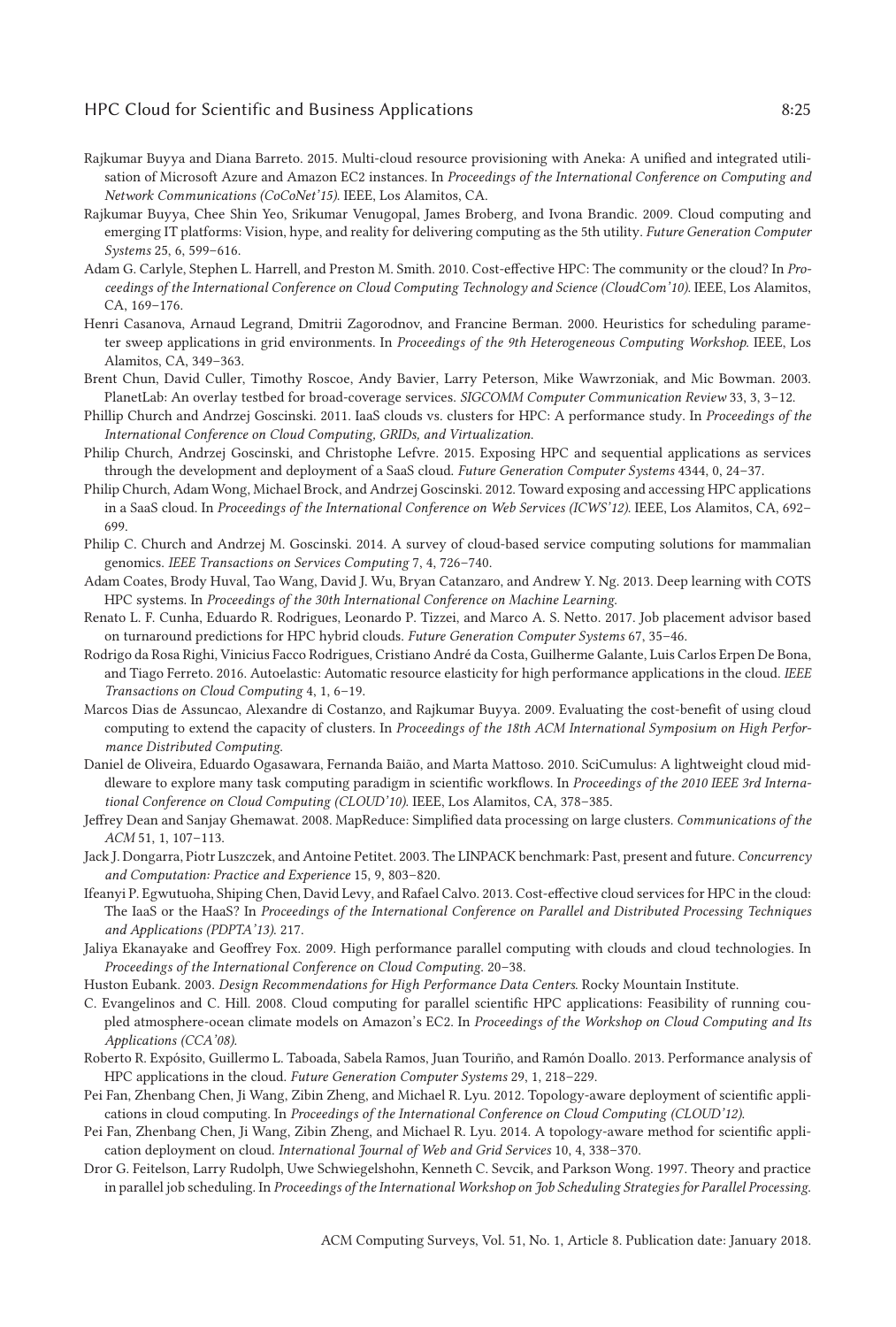- <span id="page-25-0"></span>Wes Felter, Alexandre Ferreira, Ram Rajamony, and Juan Rubio. 2015. An updated performance comparison of virtual machines and Linux containers. In *Proceedings of the 2015 IEEE International Symposium on Performance Analysis of Systems and Software (ISPASS'15)*. IEEE, Los Alamitos, CA, 171–172.
- Ian Foster and Carl Kesselman. 2003. *The Grid 2: Blueprint for a New Computing Infrastructure*. Elsevier.
- Ian Foster, Carl Kesselman, and Steven Tuecke. 2001. The anatomy of the grid: Enabling scalable virtual organizations. *International Journal of High Performance Computing Applications* 15, 3, 200–222.
- Guilherme Galante, Luis Carlos Erpen De Bona, Antonio Roberto Mury, Bruno Schulze, and Rodrigo da Rosa Righi. 2016. An analysis of public clouds elasticity in the execution of scientific applications: A survey. *Journal of Grid Computing* 14, 2, 193–216.
- Holger Gantikow, Christoph Reich, Martin Knahl, and Nathan Clarke. 2015. A taxonomy for HPC-aware cloud computing. In *Proceedings of the BW-CAR Symposium on Information and Communication Systems (SinCom'15)*.
- G[eneral Accountability Office. 2013. GAO Protest Decision B-407073.3. Retrieved December 5, 2017, from](http://www.gao.gov/assets/660/655241.pdf.) http://www.gao. gov/assets/660/655241.pdf.
- Wolfgang Gentzsch and Burak Yenier. 2013. *The UberCloud HPC Experiment: Compendium of Case Studies*. Technical Report. Tabor Communications Inc. https://www.theubercloud.com/wp-content/uploads/2013/11/The UberCloud Compendium\_2013\_rnd2t3.pdf.
- Wolfgang Gentzsch and Burak Yenier. 2014. *The UberCloud Experiment: Technical Computing in the Cloud—2nd Compendium of Case Studies*. Technical Report. Tabor Communications Inc. [http://www.theubercloud.com/wp-content/uploads/2014/](http://www.theubercloud.com/wp-content/uploads/2014/06/The_UberCloud_Compendium_2014_rnd1j6.pdf.) 06/The\_UberCloud\_Compendium\_2014\_rnd1j6.pdf.
- Giulio Giunta, Raffaele Montella, Giuseppe Agrillo, and Giuseppe Coviello. 2010. A GPGPU transparent virtualization component for high performance computing clouds. In *Proceedings of the European Conference on Parallel Processing*.
- William Gropp, Ewing Lusk, Nathan Doss, and Anthony Skjellum. 1996. A high-performance, portable implementation of the MPI message passing interface standard. *Parallel Computing* 22, 6, 789–828.
- William Gropp, Ewing Lusk, and Anthony Skjellum. 1999. *Using MPI: Portable Parallel Programming With the Message-Passing Interface*. Vol. 1. MIT Press, Cambridge, MA.
- Abhishek Gupta, Paolo Faraboschi, Filippo Gioachin, Laxmikant V. Kale, Richard Kaufmann, B.-S. Lee, Verdi March, Dejan Milojicic, and Chun Hui Suen. 2014. Evaluating and improving the performance and scheduling of HPC applications in cloud. *IEEE Transactions on Cloud Computing* 4, 3, 308–320.
- Abhishek Gupta, Laxmikant V. Kale, Filippo Gioachin, Verdi March, Chun Hui Suen, Bu-Sung Lee, Paolo Faraboschi, Richard Kaufmann, and Dejan Milojicic. 2013a. The who, what, why and how of high performance computing applications in the cloud. In *Proceedings of the 5th IEEE International Conference on Cloud Computing Technology and Science (CloudCom'13)*.
- Abhishek Gupta, Laxmikant V. Kale, Dejan Milojicic, Paolo Faraboschi, and Susanne M. Balle. 2013b. HPC-aware VM placement in infrastructure clouds. In *Proceedings of the International Conference on Cloud Engineering (IC2E'13)*. IEEE, Los Alamitos, CA, 11–20.
- Abhishek Gupta, Laxmikant V. Kalé, Dejan S. Milojicic, Paolo Faraboschi, Richard Kaufmann, Verdi March, Filippo Gioachin, Chun Hui Suen, and Bu-Sung Lee. 2012. Exploring the performance and mapping of HPC applications to platforms in the cloud. In *Proceedings of the 21st International Symposium on High-Performance Parallel and Distributed Computing*. ACM, New York, NY.
- Abhishek Gupta and Dejan Milojicic. 2011. Evaluation of HPC applications on cloud. In *Proceedings of the 6th Open Cirrus Summit (OCS'11)*.
- Hanan A. Hassan, Shimaa A. Mohamed, and Walaa M. Sheta. 2015. Scalability and communication performance of HPC on Azure Cloud. *Egyptian Informatics Journal* 17, 2, 175–182.
- Rashid Hassani, Md Aiatullah, and Peter Luksch. 2014. Improving HPC application performance in public cloud. *IERI Procedia* 10, 169–176.
- Qiming He, Shujia Zhou, Ben Kobler, Dan Duffy, and Tom McGlynn. 2010. Case study for running HPC applications in public clouds. In *Proceedings of the 19th ACM International Symposium on High Performance Distributed Computing*. ACM, New York, NY, 395–401.
- Zach Hill and Marty Humphrey. 2009. A quantitative analysis of high performance computing with Amazon's EC2 infrastructure: The death of the local cluster? In *Proceedings of the 10th IEEE/ACM International Conference on Grid Computing*. IEEE, Los Alamitos, CA.
- Qian Huang. 2014. Development of a SaaS application probe to the physical properties of the Earth's interior: An attempt at moving HPC to the cloud. *Computers and Geosciences* 70, 147–153.

Michael Hüttermann. 2012. *DevOps for Developers*. Apress.

InfiniBand Trade Association. 2000. *InfiniBand Architecture Specification: Release 1.0*. InfiniBand Trade Association.

In[tel. 2017. Intel MPI Benchmarks User Guide. Retrieved December 5, 2017, from](https://software.intel.com/en-us/imb-user-guide-pdf.) https://software.intel.com/en-us/ imb-user-guide-pdf.

ACM Computing Surveys, Vol. 51, No. 1, Article 8. Publication date: January 2018.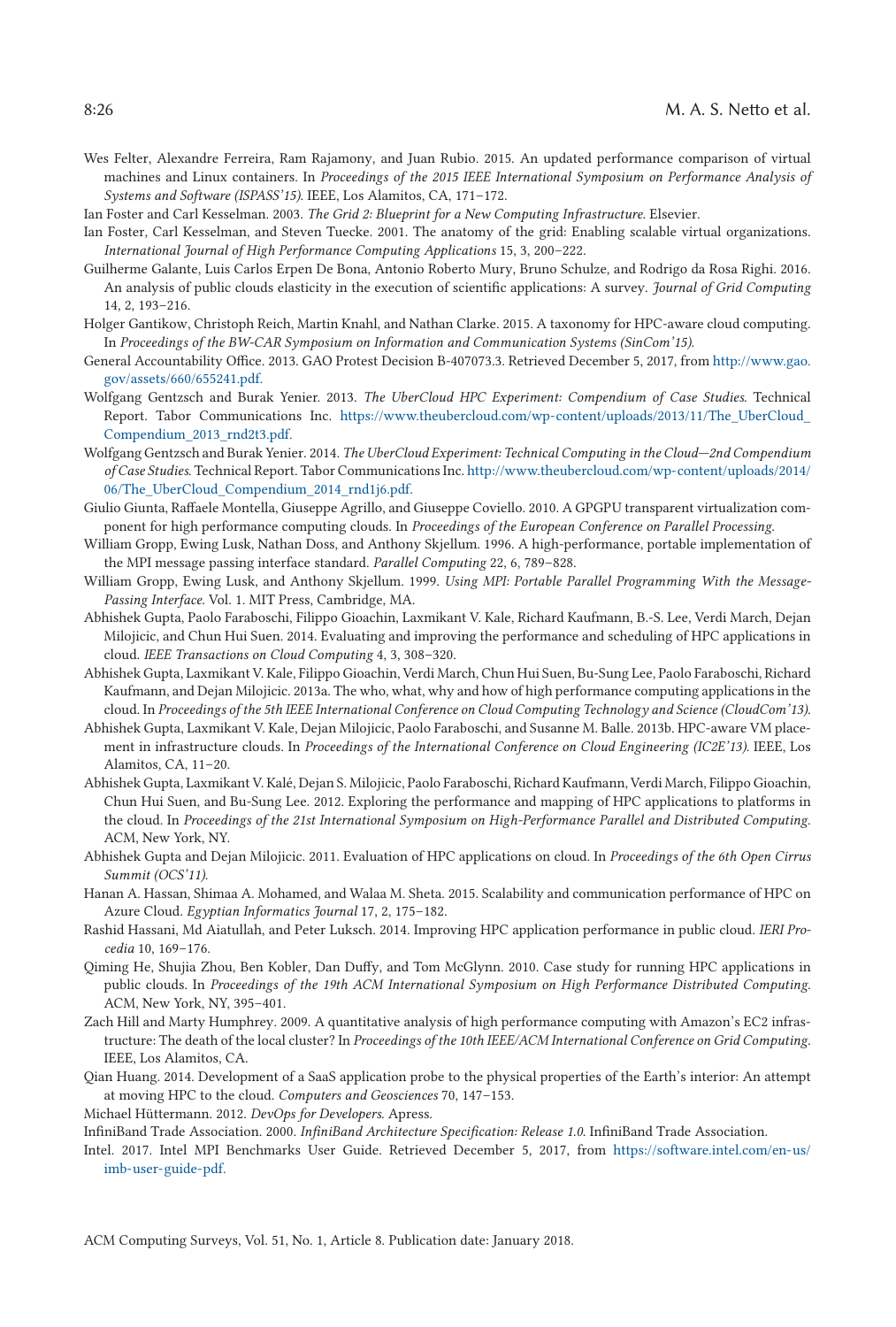## <span id="page-26-0"></span>HPC Cloud for Scientific and Business Applications 6:27

- Anca Iordache, Guillaume Pierre, Peter Sanders, Jose Gabriel de F. Coutinho, and Mark Stillwell. 2016. High performance in the cloud with FPGA groups. In *Proceedings of the 9th International Conference on Utility and Cloud Computing*. ACM New York, NY.
- Keith R. Jackson, Lavanya Ramakrishnan, Krishna Muriki, Shane Canon, Shreyas Cholia, John Shalf, Harvey J. Wasserman, and Nicholas J. Wright. 2010. Performance analysis of high performance computing applications on the Amazon Web Services cloud. In *Proceedings of the International Conference on Cloud Computing Technology and Science (CloudCom'10)*. IEEE, Los Alamitos, CA, 159–168.
- C. L. Jermain, G. E. Rowlands, R. A. Buhrman, and D. C. Ralph. 2016. GPU-accelerated micromagnetic simulations using cloud computing. *Journal of Magnetism and Magnetic Materials* 401, 320–322.
- Norman P. Jouppi, Cliff Young, Nishant Patil, David Patterson, Gaurav Agrawal, Raminder Bajwa, Sarah Bates, et al. 2017. Indatacenter performance analysis of a tensor processing unit. In *Proceedings of the International Symposium on Computer Architecture (ISCA'17)*.
- Christoforos Kachris and Dimitrios Soudris. 2016. A survey on reconfigurable accelerators for cloud computing. In *Proceedings of the International Conference on Field Programmable Logic and Applications (FPL'16)*. IEEE, Los Alamitos, CA.
- Mohammad Mahdi Kashef and Jörn Altmann. 2011. A cost model for hybrid clouds. In *Proceedings of the International Workshop on Grid Economics and Business Models*. 46–60.
- Janis Keuper and Franz-Josef Preundt. 2016. Distributed training of deep neural networks: Theoretical and practical limits of parallel scalability. In *Proceedings of the Workshop on Machine Learning in High Performance Computing Environments*. IEEE, Los Alamitos, CA, 19–26.
- Brian Kocoloski, Jiannan Ouyang, and John Lange. 2012. A case for dual stack virtualization: Consolidating HPC and commodity applications in the cloud. In *Proceedings of the 3rd ACM Symposium on Cloud Computing*. ACM, New York, NY, 23.
- Alex Krizhevsky, Ilya Sutskever, and Geoffrey E. Hinton. 2012. ImageNet classification with deep convolutional neural networks. In *Proceedings of the Advances in Neural Information Processing Systems*. 1097–1105.
- Yu-Kwong Kwok and Ishfaq Ahmad. 1999. Static scheduling algorithms for allocating directed task graphs to multiprocessors. *ACM Computing Surveys* 3, 4, 406–471.
- He Li, Kaoru Ota, Mianxiong Dong, Athanasios Vasilakos, and Koji Nagano. 2017. Multimedia processing pricing strategy in GPU-accelerated cloud computing. *IEEE Transactions on Cloud Computing* (2017).
- Xiaorong Li, Henry Palit, Yong Siang Foo, and Terence Hung. 2011. Building an HPC-as-a-service toolkit for user-interactive HPC services in the cloud. In *Proceedings of the IEEE Workshops of the International Conference on Advanced Information Networking and Applications (WAINA'11)*. IEEE, Los Alamitos, CA, 369–374.
- Robert Love. 2003. Kernel korner: CPU affinity. *Linux Journal* 2003, 111, 8.
- Aniruddha Marathe, Rachel Harris, David Lowenthal, Bronis R. De Supinski, Barry Rountree, and Martin Schulz. 2014. Exploiting redundancy for cost-effective, time-constrained execution of HPC applications on Amazon EC2. In *Proceedings of the 23rd International Symposium on High-Performance Parallel and Distributed Computing*. ACM, New York, NY.
- Aniruddha Marathe, Rachel Harris, David K. Lowenthal, Bronis R. De Supinski, Barry Rountree, Martin Schulz, and Xin Yuan. 2013. A comparative study of high-performance computing on the cloud. In *Proceedings of the 22nd International Symposium on High-Performance Parallel and Distributed Computing (HPDC'13)*.
- Paul Marshall, Henry Tufo, and Kate Keahey. 2013. High-performance computing and the cloud: A match made in heaven or hell? *XRDS: Crossroads, the ACM Magazine for Students* 19, 3, 52–57.
- Gabriel Mateescu, Wolfgang Gentzsch, and Calvin J. Ribbens. 2011. Hybrid computing—where HPC meets grid and cloud computing. *Future Generation Computer Systems* 27, 5, 440–453.
- Marta Mattoso, Jonas Dias, Kary A. C. S. Ocaña, Eduardo Ogasawara, Flavio Costa, Felipe Horta, Vítor Silva, and Daniel de Oliveira. 2015. Dynamic steering of HPC scientific workflows: A survey. *Future Generation Computer Systems* 46, 100–113.
- Viktor Mauch, Marcel Kunze, and Marius Hillenbrand. 2013. High performance cloud computing. *Future Generation Computer Systems* 29, 6, 1408–1416.
- Peter Mell and Tim Grance. 2011. *The NIST Definition of Cloud Computing*. Technical Report. National Institute of Standards and Technology (NIST), Gaithersburg, MD.
- Jeffrey Napper and Paolo Bientinesi. 2009. Can cloud computing reach the TOP500? In *Proceedings of the Combined Workshops on UnConventional High Performance Computing Workshop Plus Memory Access Workshop (UCHPC-MAW'09)*.
- Marco A. S. Netto, Renato L. F. Cunha, and Nicole Sultanum. 2015. Deciding when and how to move HPC jobs to the cloud. *IEEE Computer* 48, 11, 86–89.
- NOAA. 2016. NOAA Completes Weather and Climate Supercomputer Upgrades. Retrieved December 5, 2017, from http:// [www.noaanews.noaa.gov/stories2016/011116-noaa-completes-weather-and-climate-supercomputer-upgrades.html.](http://penalty -@M www.noaanews.noaa.gov/stories2016/011116-noaa-completes-weather-and-climate-supercomputer-upgrades.html.)
- Daniel Nurmi, Rich Wolski, Chris Grzegorczyk, Graziano Obertelli, Sunil Soman, Lamia Youseff, and Dmitrii Zagorodnov. 2008. The eucalyptus open-source cloud-computing system. In *Proceedings of the 1st Workshop on Cloud Computing and Its Applications*. IEEE, Los Alamitos, CA.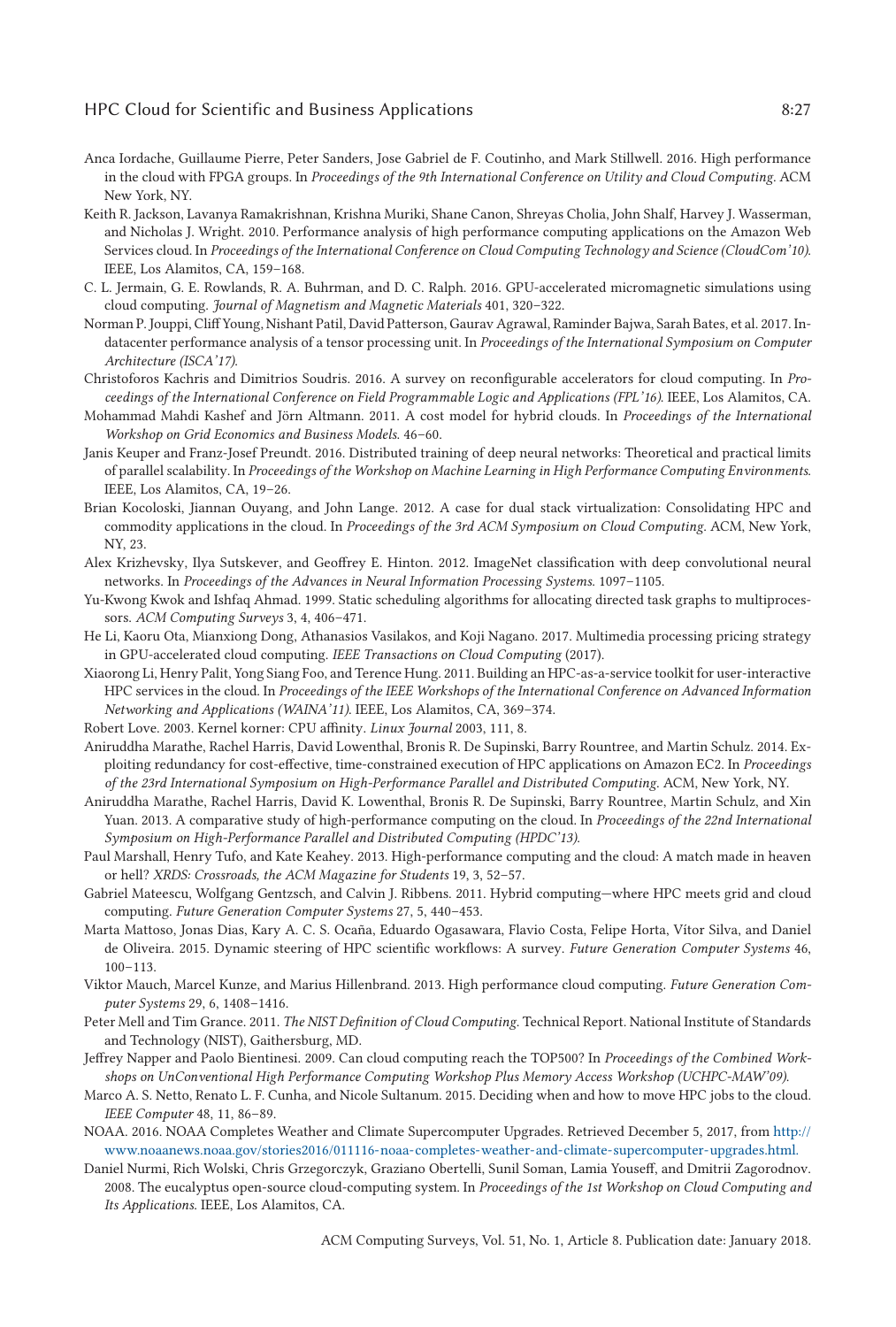- <span id="page-27-0"></span>Kary A. C. S. Ocaña, Daniel de Oliveira, Eduardo Ogasawara, Alberto M. R. Dávila, Alexandre A. B. Lima, and Marta Mattoso. 2011. SciPhy: A cloud-based workflow for phylogenetic analysis of drug targets in protozoan genomes. In *Proceedings of the Brazilian Symposium on Bioinformatics*. 66–70.
- Simon Ostermann, Alexandria Iosup, Nezih Yigitbasi, Radu Prodan, Thomas Fahringer, and Dick Epema. 2009. A performance analysis of EC2 cloud computing services for scientific computing. In *Proceedings of the International Conference on Cloud Computing*. 115–131.
- Claus Pahl, Antonio Brogi, Jacopo Soldani, and Pooyan Jamshidi. 2017. Cloud container technologies: A state-of-the-art review. *IEEE Transactions on Cloud Computing* PP, 99, 1.
- Manish Parashar, Moustafa AbdelBaky, Ivan Rodero, and Aditya Devarakonda. 2013. Cloud paradigms and practices for computational and data-enabled science and engineering. *Computing in Science and Engineering* 15, 4, 10–18.
- Dana Petcu, Horacio González-Vélez, Bogdan Nicolae, Juan Miguel García-Gómez, Elies Fuster-Garcia, and Craig Sheridan. 2014. Next generation HPC clouds: A view for large-scale scientific and data-intensive applications. In *Proceedings of the European Conference on Parallel Processing*. 26–37.
- Massimiliano Rak, Mauro Turtur, and Umberto Villano. 2015. Early prediction of the cost of cloud usage for HPC applications. *Scalable Computing: Practice and Experience* 16, 3, 303–320.
- Daniel A. Reed and Jack Dongarra. 2015. Exascale computing and big data. *Communications of the ACM* 58, 7, 56–68.
- Harald Richter. 2016. About the suitability of clouds in high-performance computing. arXiv:1601.01910.
- Eduardo Roloff, Matthias Diener, Alexandre Carissimi, and Philippe O. A. Navaux. 2012. High performance computing in the cloud: Deployment, performance and cost efficiency. In *Proceedings of the 2012 IEEE 4th International Conference on Cloud Computing Technology and Science (CloudCom'12)*. IEEE, Los Alamitos, CA, 371–378.
- Tiago Pais Pitta De Lacerda Ruivo, Gerard Bernabeu Altayo, Gabriele Garzoglio, Steven Timm, Hyun Woo Kim, Seo-Young Noh, and Ioan Raicu. 2014. Exploring InfiniBand hardware virtualization in OpenNebula towards efficient highperformance computing. In *Proceeding of the 14th IEEE/ACM International Symposium on Cluster, Cloud, and Grid Computing (CCGrid'14)*. IEEE, Los Alamitos, CA, 943–948.
- Iman Sadooghi and Ioan Raicu. 2013. Understanding the cost of the cloud for scientific applications. In *Proceedings of the 2nd Greater Chicago Area System Research Workshop (GCASR'13)*.
- Jahanzeb Sherwani, Nosheen Ali, Nausheen Lotia, Zahra Hayat, and Rajkumar Buyya. 2004. Libra: A computational economy-based job scheduling system for clusters. *Software: Practice and Experience* 34, 6, 573–590.
- Justin Y. Shi, Moussa Taifi, Aakash Pradeep, Abdallah Khreishah, and Vivek Antony. 2012. Program scalability analysis for HPC cloud: Applying Amdahl's law to NAS benchmarks. In *Proceedings of the High Performance Computing, Networking, Storage, and Analysis (SCC'12), 2012 SC Companion*. IEEE, Los Alamitos, CA, 1215–1225.
- B. Silva, M. A. S. Netto, and R. L. F. Cunha. 2016. SLA-aware interactive workflow assistant for HPC parameter sweeping experiments. In *Proceedings of the International Workshop on Workflows in Support of Large-Scale Science in conjunction with the International Conference for High Performance Computing, Networking, Storage, and Analysis (WORKS@SC'16)*. IEEE, Los Alamitos, CA.
- Stephen Soltesz, Herbert Pötzl, Marc E. Fiuczynski, Andy Bavier, and Larry Peterson. 2007. Container-based operating system virtualization: A scalable, high-performance alternative to hypervisors. *SIGOPS Operating Systems Review* 41, 3, 275–287.
- Thamarai Selvi Somasundaram and Kannan Govindarajan. 2014. CLOUDRB: A framework for scheduling and managing high-performance computing (HPC) applications in science cloud. *Future Generation Computer Systems* 34, 47–65.
- Thomas Sterling and Dylan Stark. 2009. A high-performance computing forecast: Partly cloudy. *Computing in Science and Engineering* 11, 4, 42–49.
- Thomas Lawrence Sterling. 2002. *Beowulf Cluster Computing with Linux*. MIT Press, Cambridge, MA.
- TOP500. 2017. TOP500 Supercomputing Sites. Retrieved December 5, 2017, from <https://www.top500.org.>
- U.S. Department of Energy Office of Science. 2011. *The Magellan Report on Cloud Computing for Science*. Technical Report. Office of Advanced Scientific Computing Research (ASCR), Washington, DC.
- Blesson Varghese and Rajkumar Buyya. 2017. Next generation cloud computing: New trends and research directions. *Future Generation Computer Systems* 79, 3, 849–861.
- Christian Vecchiola, Suraj Pandey, and Rajkumar Buyya. 2009. High-performance cloud computing: A view of scientific applications. In *Proceedings of the 10th International Symposium on Pervasive Systems, Algorithms, and Networks*. IEEE, Los Alamitos, CA.
- Jerome Vienne, Jitong Chen, Md Wasi-Ur-Rahman, Nusrat S. Islam, Hari Subramoni, and Dhabaleswar K. Panda. 2012. Performance analysis and evaluation of InfiniBand FDR and 40GigE RoCE on HPC and cloud computing systems. In *Proceedings of the IEEE 20th Annual Symposium on High-Performance Interconnects (HOTI'12)*. IEEE, Los Alamitos, CA, 48–55.
- Adam K. L. Wong and Andrzej M. Goscinski. 2013. A unified framework for the deployment, exposure and access of HPC applications as services in clouds. *Future Generation Computer Systems* 29, 6, 1333–1344.

ACM Computing Surveys, Vol. 51, No. 1, Article 8. Publication date: January 2018.